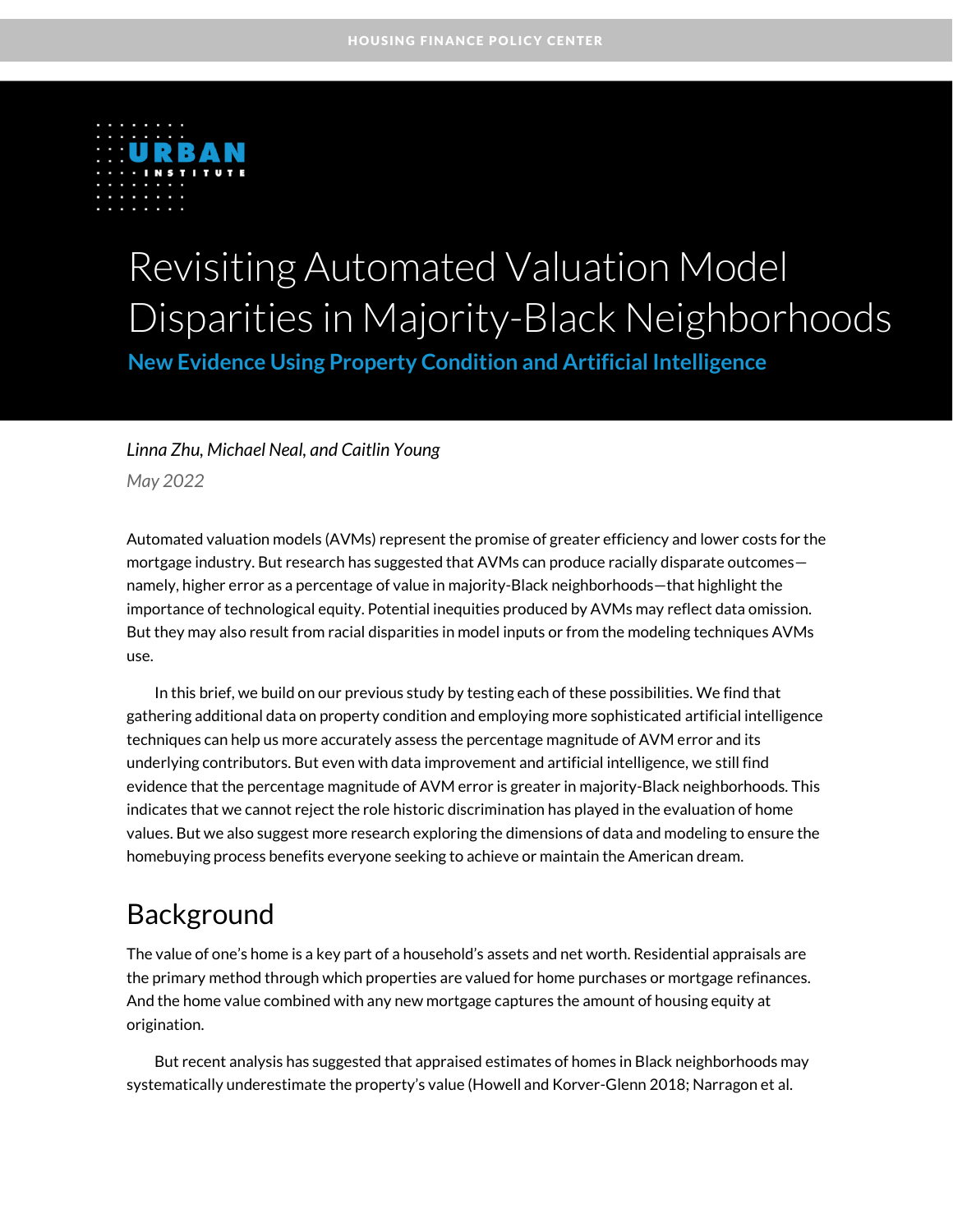2021). Undervaluation may improve borrowers' ability to renegotiate to a lower contract price, thus improving homebuying affordability (Fout and Yao 2016). At the same time, lower appraised property values may contribute to the broader racial gap in the financial benefits associated with homeownership (Neal et al. 2021).

The good news is that AVMs may reduce racial bias in home values appraisers have estimated (Williamson and Palim 2022). AVMs facilitate mortgage transactions by reducing the human input in residential property valuations. Hypothetically, reducing human input should reduce racial disparities in property valuations. But a previous paper we wrote suggested that AVMs can produce racially disparate home value outcomes (Neal et al. 2020).

In that report, which compared majority-Black and majority-white census tracts in the Atlanta, Memphis, and Washington, DC, core-based statistical areas (CBSAs), we did not find systematic evidence that AVMs undervalued sales prices in majority-Black neighborhoods or majority-white neighborhoods. And the absolute AVM error, measured as the absolute-value distance between the AVM estimate and sales price, was greater, on average, in majority-white neighborhoods than in majority-Black ones.

But the percentage magnitude of AVM error, which measures the absolute difference as a share of the sales price, was greater in majority-Black neighborhoods. This indicates that the degree of absolute AVM error in majority-Black neighborhoods is magnified by the significantly lower home prices in majority-Black neighborhoods. Yet, even after controlling for property differences, neighborhood conditions, and turnover, a neighborhood's majority race was still a significant determinant of the percentage magnitude of AVM error.

These findings illustrate that AVMs both undervalue and overvalue sales prices, both of which can be harmful. Undervaluation can limit wealth gains for homeowners seeking to refinance or sell their home. But overvaluation may result in credit risk holders underestimating risk and may speed up irrational inflation of property values, potentially resulting in a future home price correction (PAVE 2022). Finally, lower home values in majority-Black neighborhoods, partly reflecting historic discrimination, increase the risk of AVM error. Although we do not find systematic undervaluation bias in AVMs, we do observe that our AVM produced a racially disparate outcome in the form of a greater percentage magnitude of AVM error in majority-Black neighborhoods than in majority-white neighborhoods.

Analyzing the percentage magnitude of AVM error suggests that AVMs' racial disparities partly reflect the key *inputs*that have contributed to systematically lower home values in majority-Black neighborhoods. The magnitude of error also suggests that understanding AVMs' racial *outcomes* requires analysis of both tails of the AVM estimate distribution, not just the bottom one.

History and research have illustrated the role historic discrimination has played in determining home values in Black neighborhoods (Neal, Choi, and Walsh 2020). Another potential contributor to AVM error is a lack of data. $^1$  For example, AVMs rely on a large amount of historical sales data and may include home price forecasts to make them more responsive to current housing market conditions. But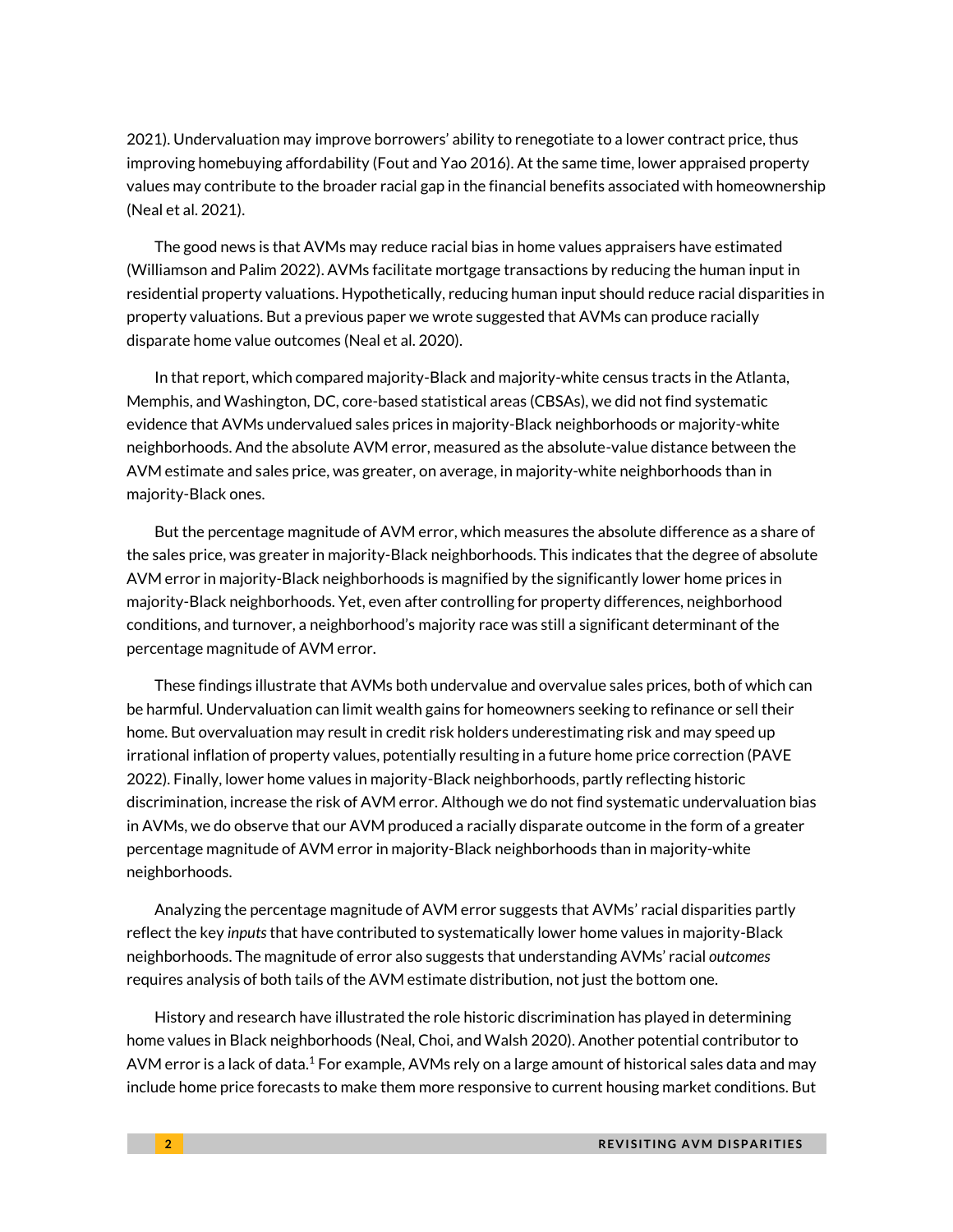many AVMs do not have a strong sense of a property's condition. $^2$  The absence of these data could weaken AVM accuracy and contribute to a greater percentage magnitude of AVM error. $^3$ 

Property condition is a key contributor to a home's value. But property condition may vary by race. For example, Black homeowners are more likely than white homeowners to live in inadequate housing (Neal, Choi, and Walsh 2020). This difference may contribute to greater absolute AVM error by potentially overvaluing homes in majority-Black neighborhoods. At the same time, a deluge of distressed home sales—which are greater in the majority-Black neighborhoods we assessed but can also have poorer property conditions—may result in the undervaluation of other homes in the neighborhood if that distressed home is immediately used as a comparable sale in the mortgage transaction of a nondistressed home (Conklin, Coulson, and Diop 2022).

In our previous study, we did not control for property condition. To strengthen our AVM analysis, this brief includes a measure of property condition in the analysis of percentage magnitude AVM error. Incorporating a measure of property condition into our analysis could help us understand the role data omission plays in producing AVM error.

The rest of this brief proceeds as follows. First, we describe our measure of property condition and illustrate why it is a reasonable indicator of what an appraiser may assess. We then update our regression analysis with this new measure and report its impact. Next, we identify modeling weaknesses of a standard econometric ordinary least squares (OLS) model and offer a substitute algorithm based on artificial intelligence. We then report how changing modeling techniques and adopting machine learning tools, in addition to adding the property condition variable, can produce a more accurate assessment of the percentage magnitude of AVM error. We end with an interpretation of our results and offer key policy implications and concluding thoughts on the direction of future research.

## Data on Property Condition

To capture property condition, we use a measure called the exterior condition rating (ECR). The property intelligence firm CAPE Analytics provided us property-level ECRs.

CAPE Analytics creates and applies computer vision algorithms to high-resolution images captured from airplanes to create structured data that include the ECR. The ECR covers all a parcel's visible external features, including roofs, yards, driveways, and debris. The rating is measured on a five-point scale from severe to excellent (severe, poor, fair, good, and excellent). Table 1 provides the five-point scale definitions.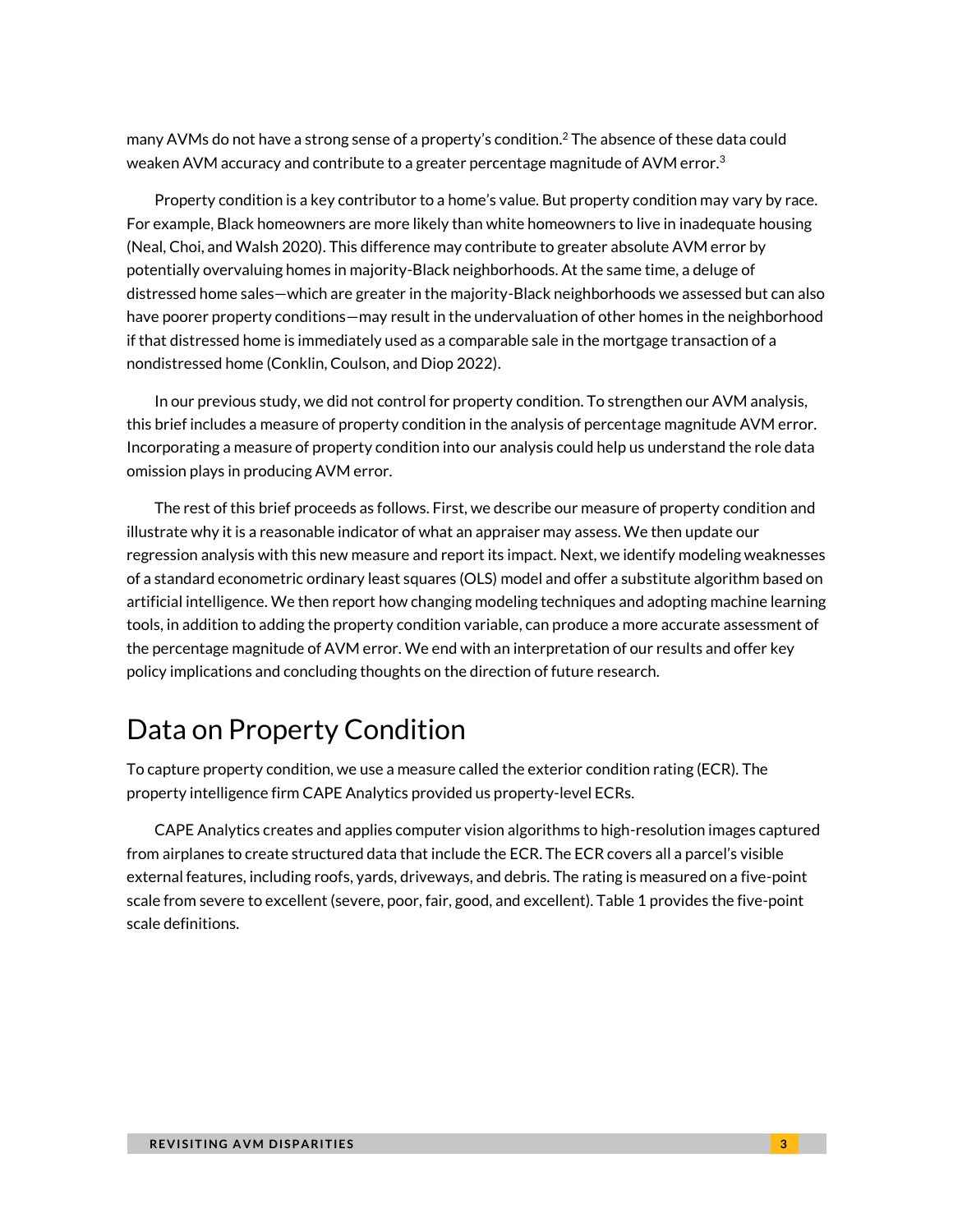#### TABLE 1 **CAPE Analytics Exterior Condition Rating Scale Definitions**

| Rating    | <b>Definition</b>                                                           |
|-----------|-----------------------------------------------------------------------------|
| Excellent | Parcel condition falls within the best 5% of parcels                        |
| Good      | Parcel condition falls within the best 20% but not the best 5% of parcels   |
| Fair      | Parcel condition is average (50% of parcels)                                |
| Poor      | Parcel condition falls within the worst 23% but not the worst 2% of parcels |
| Severe    | Parcel condition falls within the worst 2% of parcels                       |
| Unknown   | Parcel could be assigned a property condition                               |

**Source:** CAPE Analytics.

In the previous report, we analyzed Atlanta, Georgia; Memphis, Tennessee; and Washington, DC. Each city had a significant Black population share and produced solid property-level pairings between AVM estimates and sales prices to analyze. In each city, instead of using the entire CBSA, we used the counties with strong historical deeds data that we could match with the AVM data. These counties are a small proportion of the total number of counties in each CBSA but account for the majority of the CBSA population. The Atlanta, Memphis, and Washington, DC, counties account for 17 percent, 22 percent, and 33 percent of the total counties in their CBSAs, respectively, and 63 percent, 74 percent, and 56 percent of their respective populations.

In this analysis, we match our property records data for these three metropolitan areas with the ECRs from CAPE Analytics based on property latitudes and longitudes, parcel lot assessor parcel numbers, and transaction dates. The match rates are 98 percent for Atlanta, 90 percent for Memphis, and 44 percent for Washington, DC. For Atlanta and Memphis, the small share of unmatched properties was proportionately distributed between majority-Black and majority-white neighborhoods and thus do not skew the overall distribution. The match rate is so low for Washington, DC, because a sizeable portion of observations in the property records data do not have valid coordinates coded to the rooftop level. By using only assessor parcel numbers and transaction dates, we cannot match those observations with valid property records in the CAPE Analytics database. Therefore, we exclude Washington, DC, and use only Atlanta and Memphis in this analysis. Despite excluding observations from Washington, DC, we still replicate the results from our previous report, giving us confidence to incorporate the ECR measure.

For our analysis, we collapse the five-point ECR scale from CAPE Analytics into three categories: poor (includes poor and severe), fair, and good (includes good and excellent). Table 2 presents the ECR distributions based on the grouped categories for the matched sample within the Atlanta and Memphis CBSAs.

In the Atlanta and Memphis CBSAs, single-family properties in majority-Black neighborhoods are more likely to have a poor rating and are less likely to have a fair or good rating than those in majoritywhite neighborhoods (table 2). In Atlanta, 46 percent of single-family properties in majority-Black neighborhoods had a poor rating in 2018, compared with 34 percent in majority-white neighborhoods. In Memphis, 44 percent of single-family properties in majority-Black neighborhoods had a poor rating, compared with 34 percent in majority-white neighborhoods.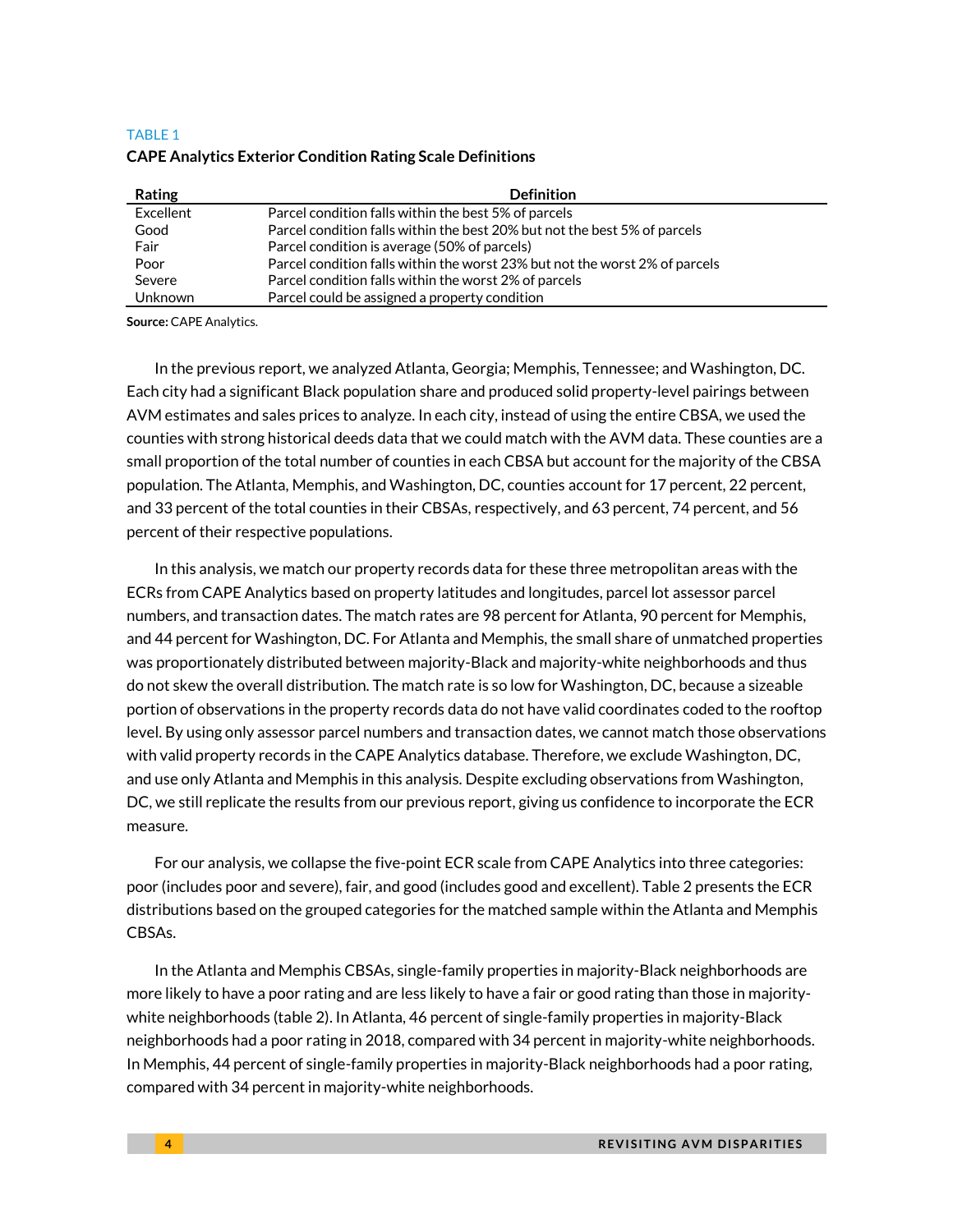#### TABLE 2 **ECR Distribution in the Atlanta and Memphis CBSAs**

| <b>CBSA</b>                       | <b>ECR</b> | <b>Majority-Black</b><br>neighborhoods | <b>Majority-white</b><br>neighborhoods |
|-----------------------------------|------------|----------------------------------------|----------------------------------------|
| Atlanta-Sandy Springs-Roswell, GA | Good       | 9%                                     | 13%                                    |
| Atlanta-Sandy Springs-Roswell, GA | Fair       | 45%                                    | 52%                                    |
| Atlanta-Sandy Springs-Roswell, GA | Poor       | 46%                                    | 34%                                    |
| Memphis, TN-MS-AR                 | Good       | 10%                                    | 14%                                    |
| Memphis, TN-MS-AR                 | Fair       | 46%                                    | 52%                                    |
| Memphis, TN-MS-AR                 | Poor       | 44%                                    | 34%                                    |

**Source:** Urban Institute calculations using data from the American Community Survey, CAPE Analytics, and a major property records provider.

**Note:** CBSA = core-based statistical area; ECR = exterior condition rating.

Intuitively, an assessment of property condition reflects both external and internal adequacy (Neal, Choi, and Walsh 2020). Before examining the impact of our ECR measure on the percentage magnitude of AVM error, we first establish that external property condition is a reasonable proxy for the property condition overall, both inside and out. To do so, we calculate the polychoric correlation<sup>4</sup>-the correlation between two categorical variables—between exterior property conditions and interior structural conditions, using American Housing Survey (AHS) data.

The AHS is a recognized source of information on property condition, albeit with a limited suite of variables and geographic granularity. We use the survey's information on roofs and outside walls across owner-occupied homes nationwide to assess exterior conditions, and we use its information on fundamental or structural problems, such as floors, windows, foundations, and peeling paint, to assess interior conditions. We find a polychoric correlation of 0.67 between exterior and interior conditions.

This polychoric correlation should be regarded as a lower-bound estimate of the true strength of the correlation because of the AHS's limited variables to capture a property's exterior condition. Compared with AHS variables that cover only roofs and outside walls, the ECRs in our analysis cover all a parcel's visible external features, including roofs, yards, driveways, and debris. Because the ECR variable in our analysis is a more comprehensive measure of exterior condition, its correlation with interior condition should be greater than 0.67, suggesting that it should be a reasonable proxy for the property condition overall.

## How Much AVM Error Can Be Explained by Property Conditions?

To determine how the ECR contributes to the percentage magnitude of AVM appraisal inaccuracy in the Atlanta and Memphis CBSAs, we first conduct the OLS regressions, with 2018 as our analysis period, focused only on single-family home purchases. In addition to the year of data, we follow the model specification in our previous report and control for key neighborhood characteristics affecting the percentage magnitude of AVM inaccuracy. These neighborhood characteristics are grouped along four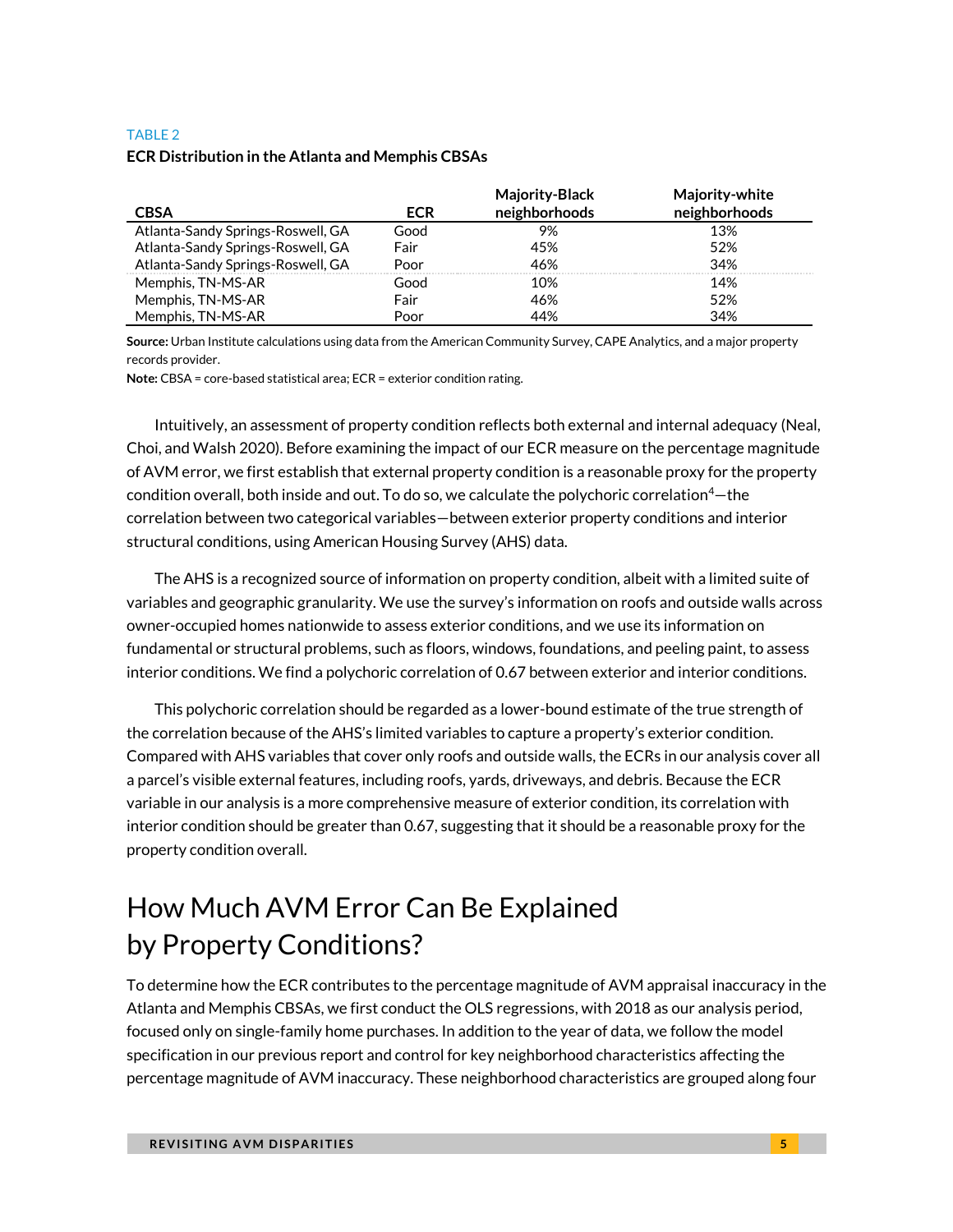dimensions: home values, differences in properties within a neighborhood, neighborhood conditions, and turnover rates. Table 3 presents summary statistics of those variables.

#### TABLE 3

#### **Summary Statistics**

|                                                      | <b>Black Neighborhood</b> |        | <b>White Neighborhood</b> |         |
|------------------------------------------------------|---------------------------|--------|---------------------------|---------|
| Variable                                             | Mean                      | SD     | Mean                      | SD      |
| Home value                                           | 127,756                   | 80.969 | 329.443                   | 204.256 |
| Property age                                         | 46.4                      | 24.3   | 37.5                      | 22.1    |
| Standard deviation of neighborhood property ages     | 14.0                      | 7.1    | 12.5                      | 6.5     |
| Percentage deviation of neighborhood property values | 43.2%                     | 14.8%  | 34.4%                     | 11.3%   |
| Gentrified neighborhood                              | 7.5%                      | 26.3%  | 2.1%                      | 14.3%   |
| Share of neighborhood distressed home sales          | 15.7%                     | 20.8%  | 5.0%                      | 13.7%   |
| Neighborhood median household income                 | 46.198                    | 16.657 | 92.312                    | 30.955  |
| Neighborhood number of households                    | 2.320                     | 1.328  | 2.630                     | 1.214   |
| Turnover rate at neighborhood level                  | 8.8%                      | 4.1%   | 7.5%                      | 3.3%    |
| <b>ECR</b>                                           |                           |        |                           |         |
| Good                                                 | 9.0%                      | 29.0%  | 13.4%                     | 34.0%   |
| Fair                                                 | 45.2%                     | 50.0%  | 52.0%                     | 50.0%   |
| Poor                                                 | 45.8%                     | 50.0%  | 34.0%                     | 47.0%   |

**Source:** Urban Institute calculations using data from the American Community Survey, CAPE Analytics, and a major property records provider.

**Note:** ECR = exterior condition rating; SD = standard deviation.

Using the variables in table 3, we conduct a regression analysis using OLS to examine the ECR's impact on the percentage magnitude of inaccuracy. Table 4 presents the results of these regressions. In all the regressions, we include county fixed effects to control for local factors. The dependent variable is the percentage magnitude of AVM inaccuracy. A positive sign in the coefficient means the independent variable is associated with a higher percentage magnitude of inaccuracy. For example, the coefficient of the percentage deviation of neighborhood property values (0.422\*\*\*) shows that a 1 percentage-point increase in the percentage deviation of neighborhood property values leads to a 42 basis-point increase in the percentage magnitude of inaccuracy. In this example, the three asterisks indicate that the coefficient is statistically significant at the 99 percent confidence level.

The results in table 4 indicate that an ECR rating worse than good would raise the percentage magnitude of AVM error. Relative to an otherwise similar property with a good rating, a property with a fair rating would increase the AVM's percentage magnitude of error by 2.72 percentage points. Similarly, relative to a property with a good rating, a property with a poor rating would further increase AVM inaccuracy, increasing the percentage magnitude of error by 4.35 percentage points. In this case, the magnitude of the coefficient means that for a home with an average sales price of \$250,000, having a poor rating is associated with a \$10,875 greater percentage AVM error than a property with a good rating, holding all other attributes constant.

As we hypothesized, adding property condition to our regression analysis reduces the impact of the neighborhood's majority race on the percentage magnitude of error, but only slightly. After controlling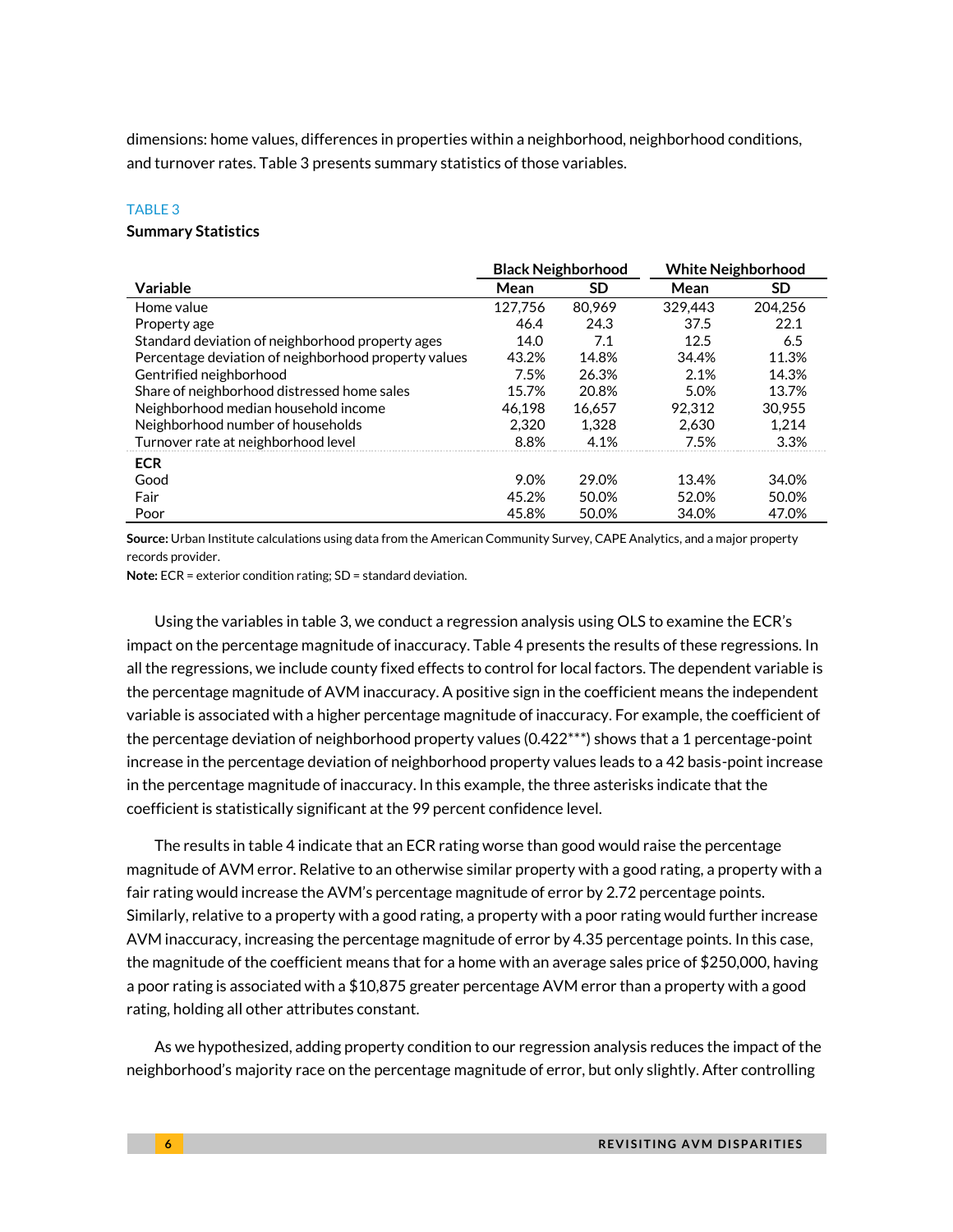for the ECR, the magnitude of this Black neighborhood coefficient is slightly reduced from 3.593 percentage points in column 4 to 3.499 percentage points in column 5. This indicates that even when controlling for property condition, location in a majority-Black neighborhood rather than a majoritywhite one still raises the percentage magnitude of error by 3.499 percentage points. The difference is a \$4,549 greater percentage AVM error for a home with an average sales price of \$130,000 in a majority-Black neighborhood, compared with a property with the same attributes and sales price in a majoritywhite neighborhood. This result is significant at the 99 percent confidence level.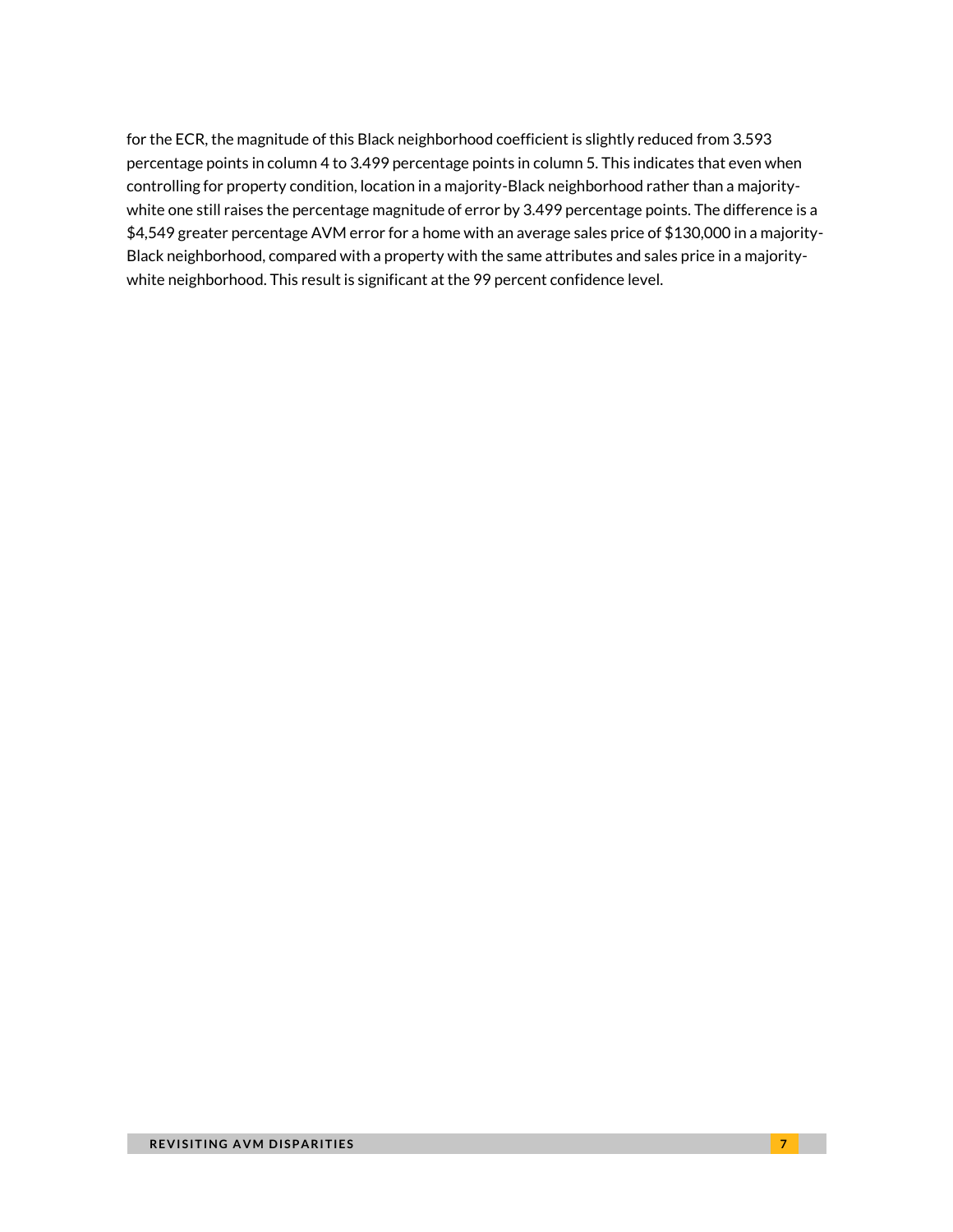### TABLE 4

### **Regression Results**

|                                     |              |              | Dependent Variable: Percentage Magnitude of AVM Inaccuracy |              |              |
|-------------------------------------|--------------|--------------|------------------------------------------------------------|--------------|--------------|
|                                     | (1)          | (2)          | (3)                                                        | (4)          | (5)          |
| Black neighborhood                  | $21.024***$  | $4.816***$   | 4.040***                                                   | $3.593***$   | $3.499***$   |
|                                     | (0.393)      | (0.504)      | (0.499)                                                    | (0.542)      | (0.542)      |
| Log (Home value)                    |              | $-15.785***$ | $-12.535***$                                               | $-10.358***$ | $-10.075***$ |
|                                     |              | (0.316)      | (0.328)                                                    | (0.402)      | (0.403)      |
| Standard deviation of               |              |              | $0.155***$                                                 | $0.058**$    | $0.059**$    |
| neighborhood property               |              |              | (0.028)                                                    | (0.029)      | (0.028)      |
| ages                                |              |              |                                                            |              |              |
| Percentage deviation of             |              |              | $0.453***$                                                 | $0.422***$   | $0.422***$   |
| neighborhood property<br>values (%) |              |              | (0.014)                                                    | (0.014)      | (0.014)      |
| Share of neighborhood               |              |              |                                                            | $-0.005$     | $-0.006$     |
| distressed home sales (%)           |              |              |                                                            | (0.010)      | (0.010)      |
| Gentrified neighborhood             |              |              |                                                            | $2.155***$   | $2.174***$   |
|                                     |              |              |                                                            | (0.817)      | (0.817)      |
| Log (Neighborhood median            |              |              |                                                            | $-4.116***$  | $-4.153***$  |
| household income)                   |              |              |                                                            | (0.652)      | (0.652)      |
| Log (Number of households           |              |              |                                                            | $-5.107***$  | $-5.016***$  |
| in neighborhood)                    |              |              |                                                            | (0.377)      | (0.377)      |
| Neighborhood-level                  |              |              |                                                            | $-0.246***$  | $-0.230***$  |
| turnover rate (%)                   |              |              |                                                            | (0.049)      | (0.049)      |
| ECR: Fair                           |              |              |                                                            |              | $2.718***$   |
|                                     |              |              |                                                            |              | (0.530)      |
| <b>ECR: Poor</b>                    |              |              |                                                            |              | 4.350***     |
|                                     |              |              |                                                            |              | (0.546)      |
| Constant                            | 13.860***    | 213.240***   | 156.708***                                                 | 219.975***   | 213.170***   |
|                                     | (0.752)      | (4.063)      | (4.336)                                                    | (6.708)      | (6.765)      |
| County fixed effects                | Yes          | Yes          | Yes                                                        | Yes          | Yes          |
| Observations                        | 62,609       | 62,609       | 62,606                                                     | 62,606       | 62,606       |
| $R^2$                               | 0.086        | 0.121        | 0.138                                                      | 0.142        | 0.143        |
| Adjusted $R^2$                      | 0.086        | 0.121        | 0.138                                                      | 0.142        | 0.143        |
| Residual standard error             | 41.587       | 40.784       | 40.383                                                     | 40.297       | 40.276       |
|                                     | $(df=62602)$ | $(df=62601)$ | $(df=62596)$                                               | $(df=62591)$ | $(df=62589)$ |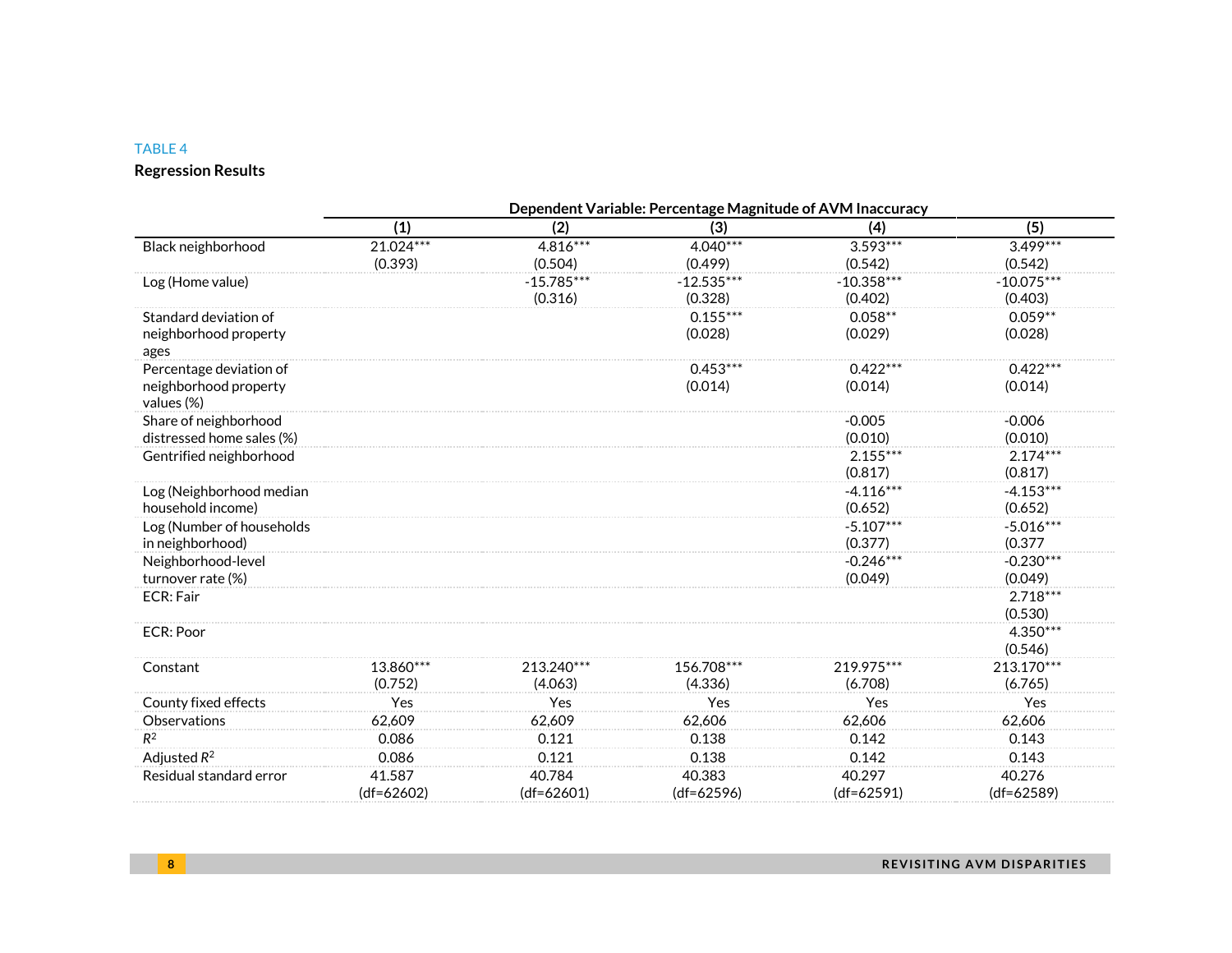|                     | Dependent Variable: Percentage Magnitude of AVM inaccuracy |                 |                 |                 |                  |
|---------------------|------------------------------------------------------------|-----------------|-----------------|-----------------|------------------|
|                     |                                                            |                 |                 |                 |                  |
| <b>F-statistics</b> | 981.818***                                                 | $1.230.664***$  | $1.115.744***$  | 739.866***      | 652.256***       |
|                     | (df=6: 62606)                                              | $(df=7; 62601)$ | $(df=9; 62596)$ | $(df=14:62591)$ | $(df=16; 62589)$ |

#### **Dependent Variable: Percentage Magnitude of AVM Inaccuracy**

**Source:** Urban Institute calculations using data from the American Community Survey, CAPE Analytics, and a major property records provider.

**Note:** AVM = automated valuation model; df = degrees of freedom; ECR = exterior condition rating.

\* *p* < 0.1; \*\* *p* < 0.05; \*\*\* *p* <0.01.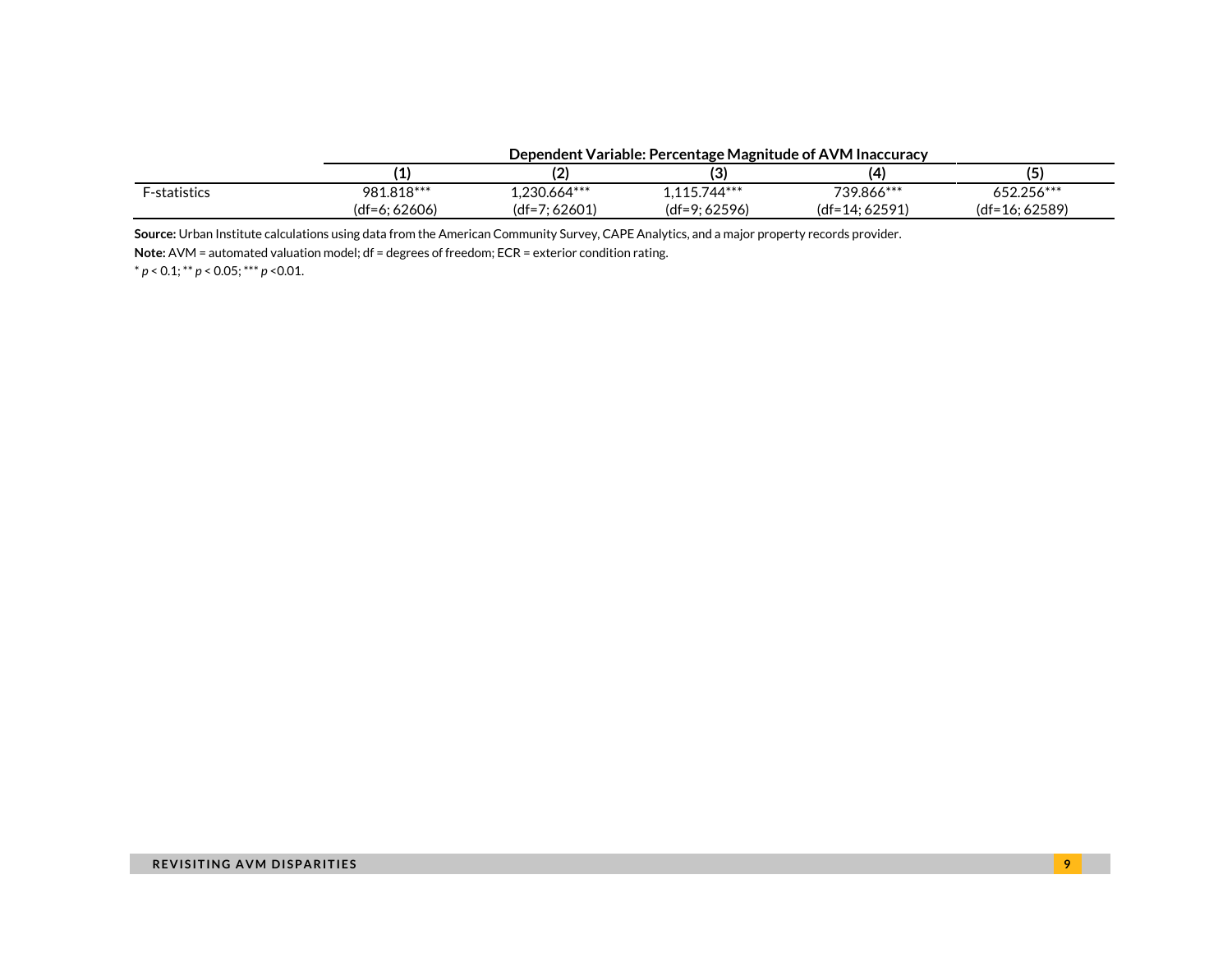Adding the ECR to our regressions demonstrates that property condition is correlated with percentage AVM error, but the ECR variable does not significantly increase the OLS model's goodness of fit, as represented by the *R*-squared. Adding the ECR increased our model's *R*-squared only from 0.142 to 0.143—that is, 14.3 percent of the observed variation in the percentage magnitude of inaccuracy can be explained by our model's inputs.

It is not always an issue for a variable to have a limited impact on the *R*-squared when it also has a statistically significant coefficient, as is the case here, because they represent different measures. The coefficient's statistical significance indicates the strength of the relationship between the independent variable (ECR) and the dependent variable (AVM percentage magnitude of inaccuracy), while the *R*squared represents the model's goodness of fit. Still, we perform a few tests to narrow the explanation for our *R*-squared value.

One potential source of this seemingly divergent result is multicollinearity (Shrestha 2020). Multicollinearity occurs when the multiple linear regression analysis includes several variables that are significantly correlated not only with the dependent variable but with each other. We investigate whether any of our independent variables are "collinear" with each other by performing a variance inflation factor (VIF) test (table 5).<sup>5</sup> The general rule is that VIFs exceeding 5 warrant further investigation, while VIFs exceeding 10 are signs of severe multicollinearity requiring correction. Based on the VIF results, ECR is not highly correlated with other independent variables, ruling out multicollinearity as an explanation for the low *R*-squared value.

#### TABLE 5

|                                                          | <b>GVIF</b> | Df | GVIF^(1/(2*Df)) |
|----------------------------------------------------------|-------------|----|-----------------|
| Black neighborhood                                       | 2.769905    |    | 1.664303        |
| Log (Home value)                                         | 3.475924    |    | 1.864383        |
| Standard deviation of neighborhood property ages         | 1.450068    |    | 1.204188        |
| Percentage deviation of neighborhood property values (%) | 1.487771    |    | 1.219742        |
| Neighborhood distressed home sales share (%)             | 1.128677    | 1  | 1.062392        |
| Gentrified neighborhood                                  | 1.075338    | 1  | 1.036985        |
| Log (Neighborhood median household income)               | 4.045038    |    | 2.011228        |
| Log (Number of households in neighborhood)               | 1.353252    |    | 1.163294        |
| Neighborhood-level turnover rate (%)                     | 1.259577    | 1  | 1.122309        |
| <b>ECR</b>                                               | 1.033595    | 2  | 1.008295        |
| County fixed effects                                     | 2.642358    |    | 1.102045        |

#### **Variance Inflation Factor Test Results**

**Source:** Urban Institute calculations using data from the American Community Survey, CAPE Analytics, and a major property records provider.

**Note:** Df = degrees of freedom; ECR = exterior condition rating; GVIF = generalized variance inflation factor.

Another potential explanation of weak model fit as measured by the *R*-squared is the data's underlying structure. Our results suggest that a linear regression may not be the type of regression best suited to the data's spread. To confirm whether an OLS regression is the best approach for examining property condition's impact on AVM accuracy, we run several diagnostic tests.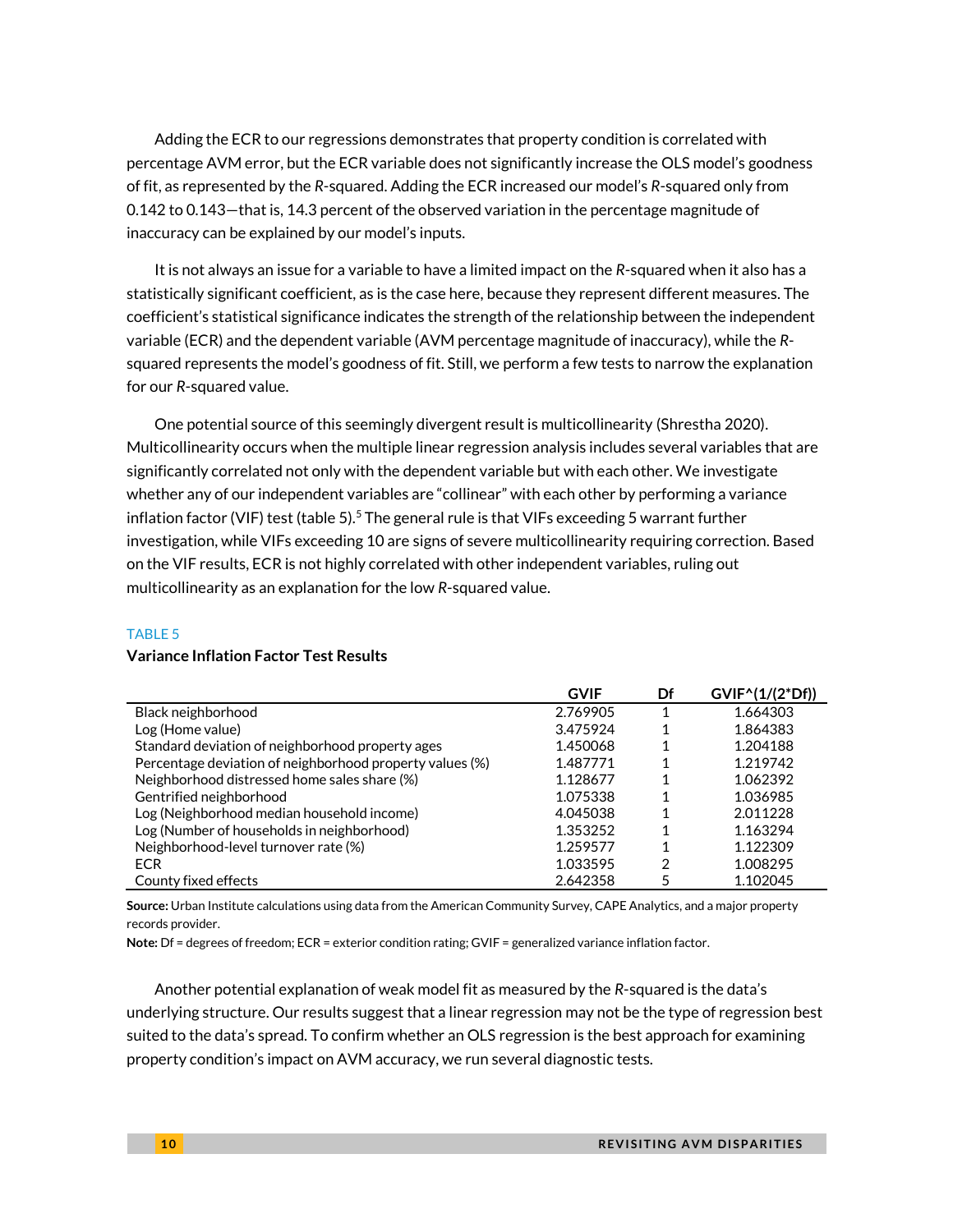Linear regression usually makes several assumptions about the data: (1) a linear relationship between the dependent variable and the independent variables; (2) normality of the residuals—that is, the residual errors are assumed to be normally distributed; (3) homoscedasticity—that is, the residuals are assumed to have a constant variance; and (4) independence of residuals error terms. The four diagnostic test results shown in figure 1 suggest the data structure in this analysis does not meet those linear assumptions.

The residuals-versus-fitted plot indicates that randomness of the error term was not met. The Normal Q–Q plot shows that the residuals from our OLS regressions (column 5) are not normally distributed. In addition, the scale-location plot shows severe heteroscedasticity problem. All these suggest that OLS regression may not be the best approach.

#### FIGURE 1

#### **Diagnostic Tests for Linear Regression Accuracy**



#### **URBAN INSTITUTE**

**Source:** Urban Institute calculations using data from the American Community Survey, CAPE Analytics, and a major property records provider.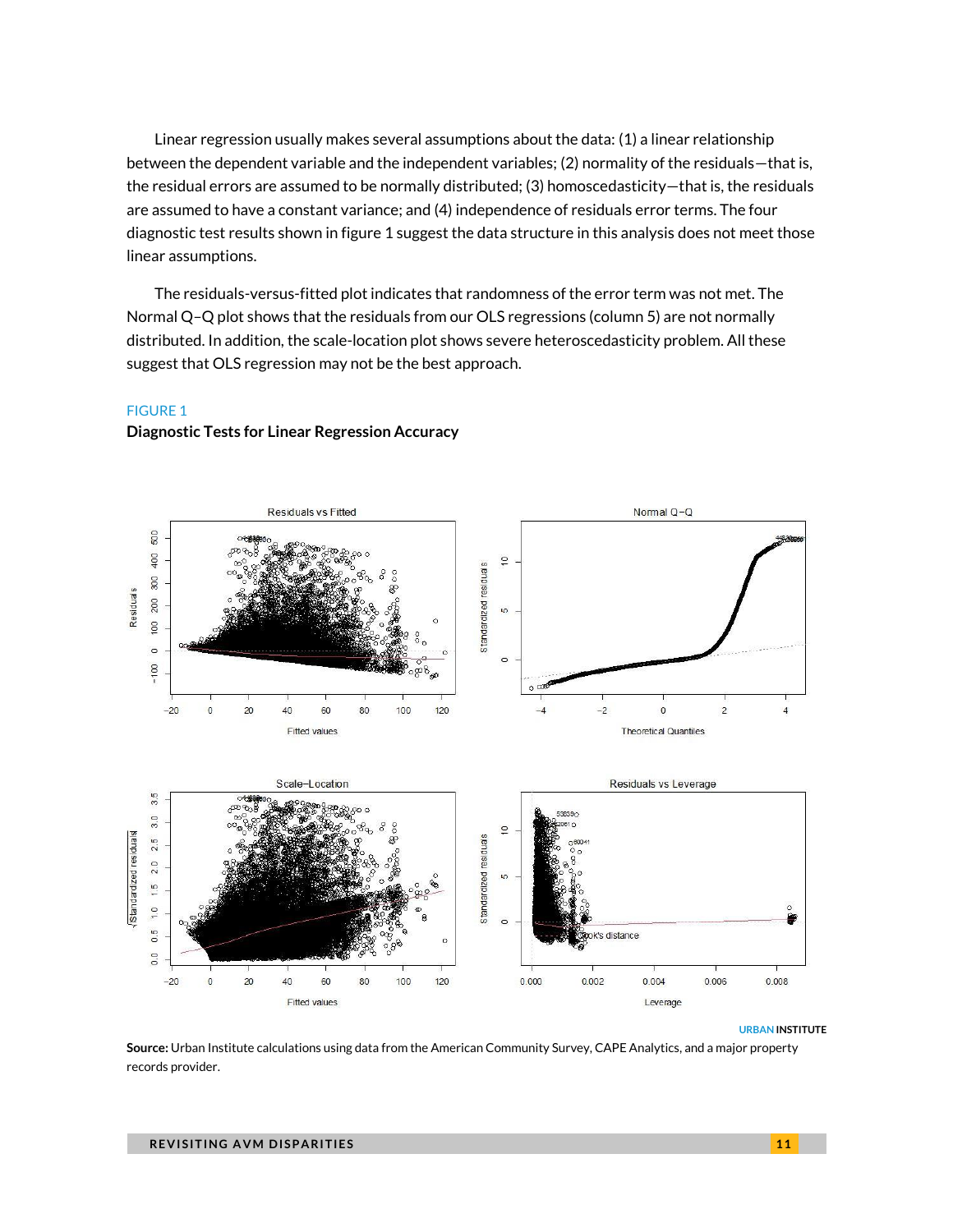## Nonparametric Supervised Machine Learning Approach: LightGBM

Nonparametric supervised machine learning (machine learning) is a highly innovative and effective vein in predictive data analysis<sup>6</sup> and has several advantages over traditional linear parametric methods such as OLS. First, machine learning methods fully use the available historical data. By repeatedly validating the model through training and prediction sets derived from existing data, the methods can map new data entries into specific dependent variables, based on relevant independent variables used to train the model. Second, they possess great capacities and effectiveness in handling interrelated variables (e.g., collinearity) (Aggarwal 2015), thus boosting the prediction accuracy from traditional regression methods. Third, machine learning methods do not assume linearity and can handle complex datasets that do not fulfill the requirements of traditional regression models.

LightGBM is among the most recent and most efficient machine learning prediction algorithms (Ke et al. 2017). It provides more regularized model formalization and better overfitting control (Ashari, Paryudi, and Tjoa 2013). It is also an algorithm that assumes no linearity, providing more appropriate handling to our complex dataset. We thus choose LightGBM as a nonparametric, tree-based machine learning counterpart to our OLS model. And this helps us explore the broader question of whether and how sophisticated artificial intelligence tools improve analysis of automated systems.

### **Methodology**

We first partition the entire dataset to a training set (70 percent) and a testing set (30 percent). We set up cross-validation through a stratified k-fold (k = 5) process. We enter all relevant independent variables into the LightGBM model as predictors and enter the outcome variable, the percentage magnitude of AVM inaccuracy, as the prediction target. We then employ a Bayesian optimization procedure to obtain the model parameters that support the most accurate predictions of the target variable. We describe the methodology below.

### **DATA PARTITIONING AND MODEL VALIDATION**

In this study, we divide the processed dataset for Memphis and Atlanta into two portions—the training set and the testing set—to regulate the efficiency of the machine learning procedures. The LightGBM model is trained using only the training set and tested using only the testing set. This split is vital to demonstrate and tune the model's response to new data being processed for the first time. For the robustness of the division, we put 70 percent of the data into the training portion and the remaining 30 percent into the testing portion.

To enhance the model's validity, accuracy, and robustness, we also employ a 5-fold cross-validation procedure on the training set. We adopt the k-fold (k = 5) cross-validation because of its efficiency and smoothness during the validation. Each dataset is randomly separated into k numbers of folds, where k-1 folds are used for training purposes, and the remaining fold is simultaneously used for testing. The results over the k testing folds are averaged at the end.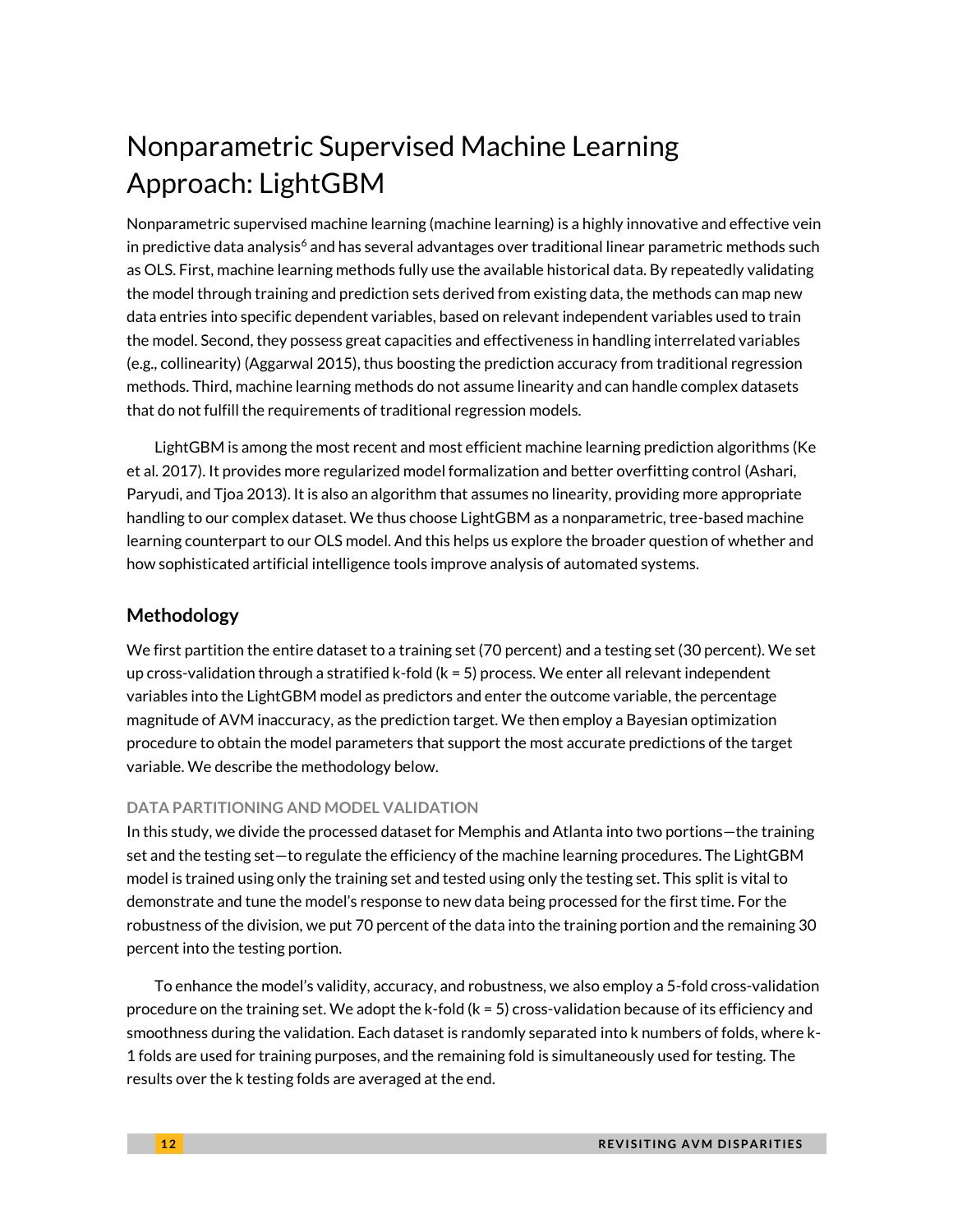#### **MODEL PARAMETERS**

To tune the hyperparameters of the LightGBM model, in conjunction with the k-fold cross-validation procedure, we employ a Bayesian optimization procedure to obtain the model parameters that best predict the regression outcome. The parameter optimization boundaries are listed below:

- Learning rate: 0-1
- Number of leaves: 5-40
- Minimum gain to split:  $0-10$
- <sup>◼</sup> Minimum sum of hessian in leaf: 0–20

The final optimized LightGBM model has the following parameters:

- Number of threads: 6
- Number of leaves: 25
- Learning rate: 0.468
- Minimum gain to split: 1.823
- Minimum sum of hessian in leaf: 9.517

With those parameters, we now obtain our optimized LightGBM prediction model based on the 70 percent training set.

#### **EVALUATION OF MODEL ACCURACY**

Root mean square error (RMSE) is the standard deviation of the residuals (predicted errors) and is used to measure the accuracy of model prediction. We take the advantage of its strong interpretability, as it has the same unit as our regression target variable.

We test the RMSE for the LightGBM prediction model and compare it against the RMSE for the OLS model to test whether our LightGBM model makes more accurate predictions than the OLS model.

#### **IDENTIFICATION OF AVM RACIAL DISPARITY: FEATURE IMPORTANCE**

Shapley Additive Explanations (SHAP)<sup>7</sup> is a novel way of computing feature contribution toward the prediction while preserving the sum of contributions being equal to the final outcome. It is especially well suited for tree-based models. SHAP values calculate a feature's importance by comparing what a model predicts with and without the feature. Given that the order in which a model sees a feature can affect its predictions, SHAP values account for all possible orders to make sure all features are fairly compared.

To determine our predictors' relative importance and impact on the model outcome, we calculate the SHAP values for each predictor. Their SHAP values would allow us to delve deeper into the predictive model's complexity and partially unveil the machine learning black box. This would help us evaluate the impact of neighborhood race and ECR on predicted AVM error.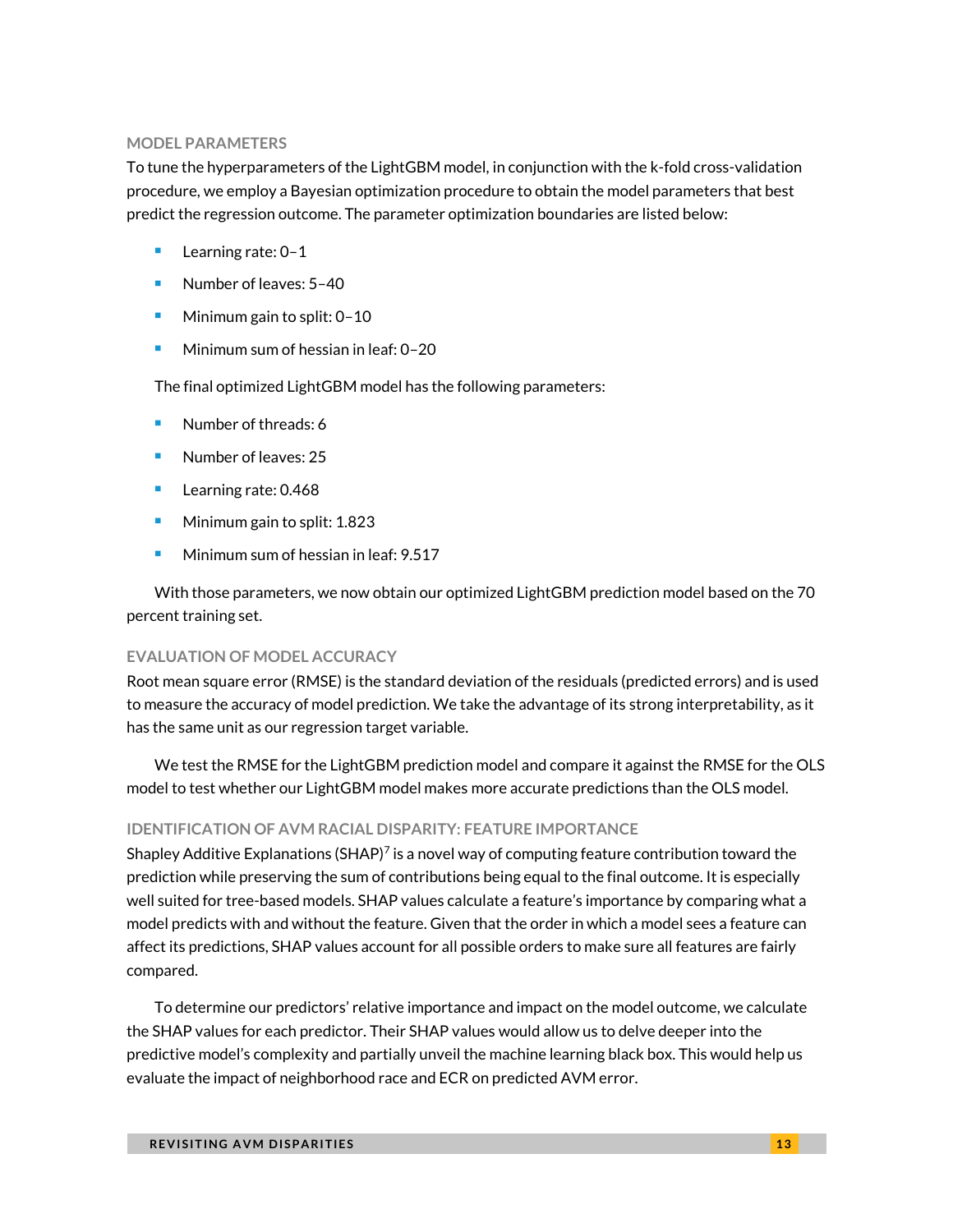#### **QUANTIFICATION OF FEATURE IMPORTANCE: SYNTHETIC CONTROL METHOD**

Though the SHAP value could provide evidence on a specific feature's importance, it does not quantify the magnitude of the impact. Thus, to quantify the impact, we employed a synthetic control method to examine our identified racial disparity in AVM valuations, the ECR's impact , and the impact of the intersection of neighborhood majority race and the ECR. The results would shed light on whether systemic racism is a key factor behind the AVM error. Below, we discuss how we construct the synthetic data groups.

### **Results**

### **LIGHTGBM HAS A GREATER PREDICTIVE POWER THAN THE OLS REGRESSIONS**

After completing data partitioning, model validation, and parameter tuning, our optimized LightGBM model produced an RMSE of 40.4. We apply the same data partitioning procedure to the OLS regression and got an RMSE of 46.2. This suggests that LightGBM produces a 5.8 percentage-point improvement in prediction accuracy. The magnitude of RMSE improvement does not differ between majority-Black and majority-white neighborhoods (only around a 0.05 percentage-point difference). Our results validate our selection of LightGBM over OLS regressions with respect to evaluating our identified AVM racial disparity. By relaxing the linear assumptions, this nonparametric, tree-based machine learning approach provides more appropriate handling of our complex dataset.

#### **MAJORITY-BLACK NEIGHBORHOODS ARE ASSOCIATED WITH GREATER PREDICTED**

#### **AVM INACCURACY**

Figure 2 illustrates the SHAP values for each feature. The *y* axis displays the feature name, in order of importance from top to bottom. The value next to the variable name is the mean SHAP value. The *x* axis is the SHAP value. Each point represents a row from the training dataset. The gradient color represents that variable's original value. Continuous numerical variables, such as the log of home values, can contain the whole color spectrum. For dummy variables such as majority-Black neighborhood, it can take only two colors.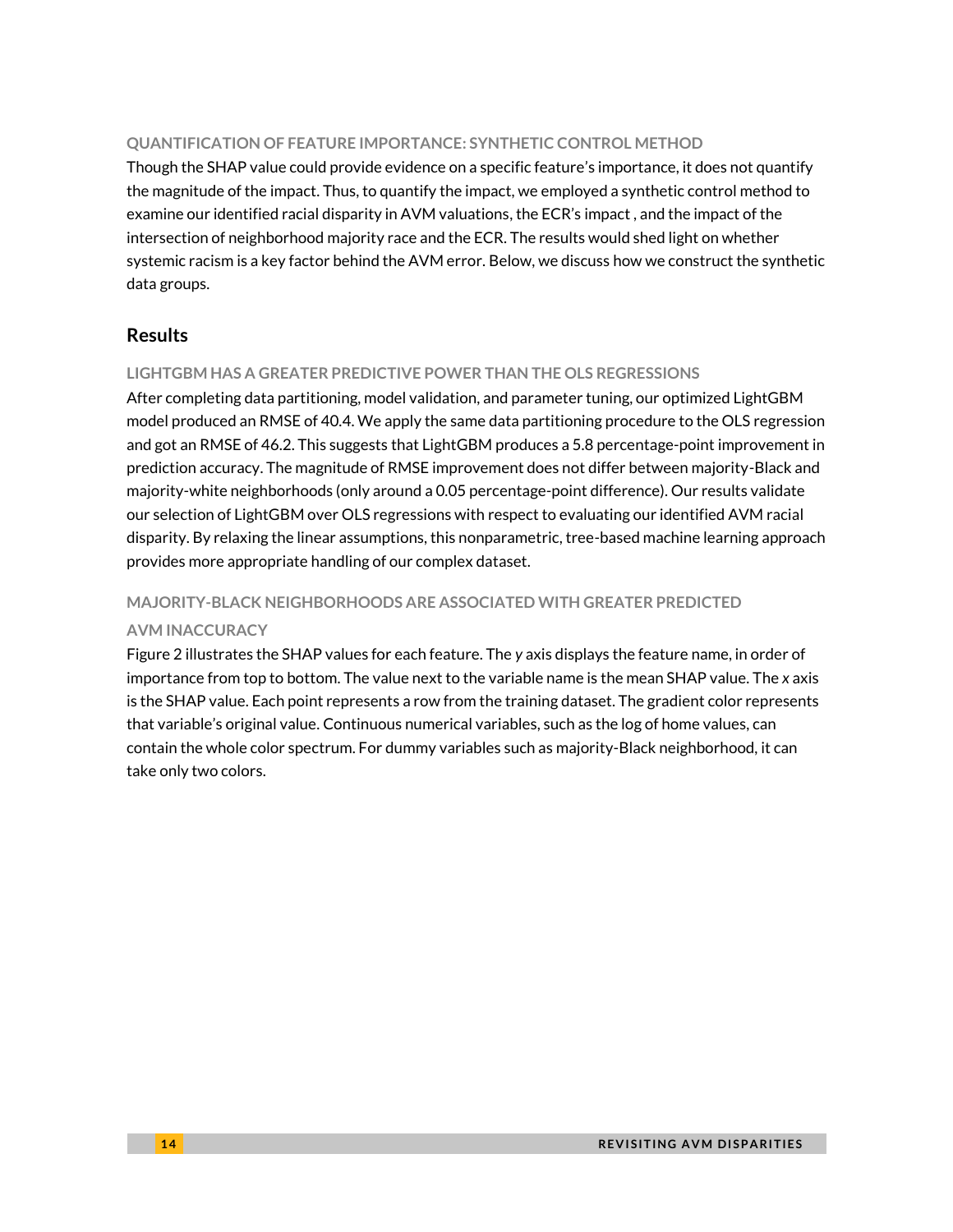#### FIGURE 2



#### **Shapley Additive Explanations Values**



**Source:** American Community Survey, CAPE Analytics, and a major property records provider. **Note:** ECR = exterior condition rating; SHAP = Shapley Additive Explanations.

For example, the percentage deviation of neighborhood property values is a key feature contributing to the AVM percentage error prediction, as it ranks as the second feature, after the home values in log form. The percentage deviation of neighborhood property values is associated with high and positive values on the target (figure 2). High value is shown by the color distribution in the color bar at the bottom of the figure, with purple indicating high percentage deviation of neighborhood property values. Positive value is indicated by the preponderance of purple observations on the right side of the zero vertical line, signaling the SHAP value is above zero. Given that it is a continuous variable, its color scheme contains the full color spectrum of the feature value from low (yellow) to high (purple). This suggests that greater heterogeneity with respect to property values in a neighborhood contributes to a greater predicted percentage magnitude of AVM error.

Figure 2 illustrates that the majority-Black neighborhood variable is associated with high and positive values on the target. The high value is because of the figure value color bar and is positive from the *x-*axis SHAP value. And because this is a dummy variable, its color scheme contains only two colors for low (yellow) and high (purple). This high and positive relationship suggests that compared with majority-white neighborhoods, AVM error in majority-Black neighborhoods is greater.

Similarly, the ECR is associated with high and positive values on the target. The ratings are coded as 1 (good), 2 (fair), and 3 (poor), so high ECR values means poor property conditions. This indicates that properties in poor condition are associated with greater AVM inaccuracy.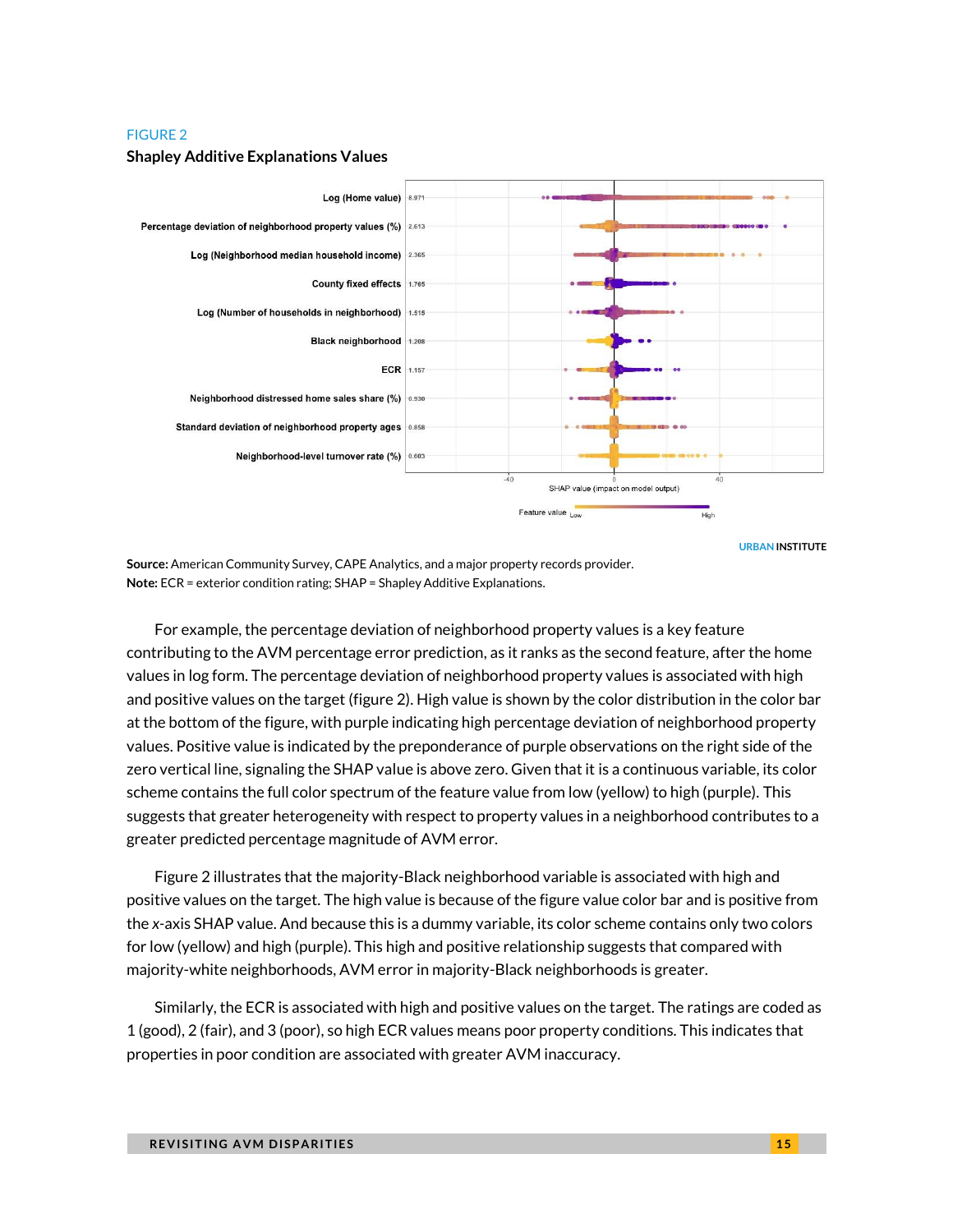In addition, if we look at the order of importance from top to bottom, the majority-Black neighborhood variable ranks higher than the ECR, distressed sales share, and turnover rate variables. The SHAP values for neighborhood majority race combined with its ranking align with what we found in the OLS regressions, suggesting that even though an AVM algorithm does not have disparate input, such as race, it still can produce racial disparities.

#### **HISTORIC RACISM MAY BE A KEY FACTOR BEHIND THE AVM ERROR**

Though the SHAP value could show the importance of neighborhood majority race, it does not quantify the impact's magnitude. Thus, to quantify this racial disparity, we employ a synthetic control method.

We extract all properties in majority-Black neighborhoods from the test set and treat this selected group as our benchmark dataset. First, we predict the AVM error for the benchmark dataset using our constructed LightGBM model. Second, to create the corresponding synthetic datasets, we change the neighborhood majority race variable from Black to white, holding everything else constant. We create 10 synthetic datasets, with the share of properties of which the neighborhood race being altered starting from 10 percent to 100 percent. For the 10th synthetic dataset, all properties' neighborhood majority race has been switched from Black to white. Third, we predict the AVM error for each synthetic dataset using our constructed LightGBM model. We then obtain 10 corresponding predicted mean values of AVM error. Finally, we compare the predicted target variable from the synthetic datasets against the benchmark dataset. This difference between the two predicted values measures the racial disparity. The properties in the synthetic groups are the same as those in the benchmark group except that the neighborhood majority race is different.

The blue line in figure 3 illustrates the predicted percentage magnitude of AVM error for the benchmark data. The yellow line represents the predicted percentage magnitude of AVM error for the 10 synthetic data groups. <sup>8</sup> The *x* axis represents the share of properties for which neighborhood majority race switched from Black to white. As the share increases, the gap between the two lines widens. This indicates that, for example, if 60 percent of properties currently in majority-Black neighborhoods "move" to majority-white neighborhoods while keeping all other attributes constant, their associated predicted percentage magnitude of AVM error could decline from 36.2 percent to 31.8 percent, a 4.4 percentage-point difference. And if all properties currently in majority-Black neighborhoods "move" to majority-white neighborhoods, the predicted AVM error could decline by 5.0 percentage points, which is an upper-bound estimate of the racial disparity in AVMs. And it suggests that historic racism could be a key factor behind greater AVM error in majority-Black neighborhoods.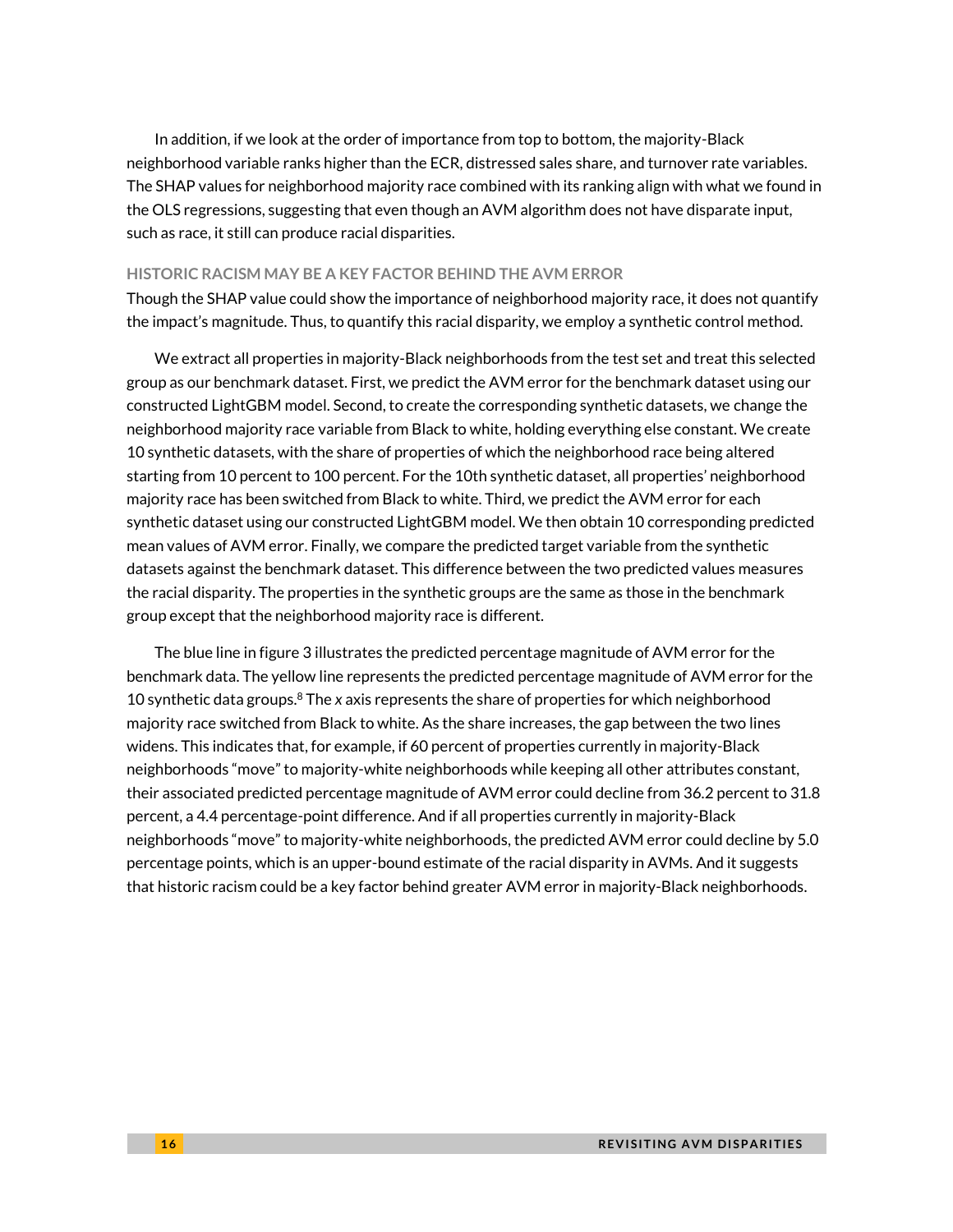#### FIGURE 3

#### **Racial Disparity: Neighborhood Majority Race**

- **-O**-Predicted percentage magnitude of AVM error for the benchmark data (neighborhood majority race is Black)
- **-O**-Predicted percentage magnitude of AVM error for the 10 synthetic data groups



#### *Predicted AVM error*

**Source:** Authors' calculations. **Note:** AVM = automated valuation model.

To examine the ECR's impact, we apply a similar synthetic control approach. We use all properties with a poor ECR from the prediction set as our benchmark dataset (figure 4). We then create 10 corresponding synthetic datasets by changing the ECR from poor to good, holding everything else constant. Again, the share that switches from poor ECR to good ECR increases from 10 percent to 100 percent. For the 10th synthetic dataset, all properties' ECRs have changed from poor to good. We calculate the predicted AVM error for both the benchmark group (the blue line) and the synthetic data groups (the yellow line).

Figure 4 demonstrates that if all properties currently in poor condition upgraded to good condition, all else constant, their associated AVM error could decline from 26.1 percent to 21.8 percent, a 4.3 percentage-point difference. This provides further evidence that polices to improve housing adequacy could reduce the adverse impact of the percentage magnitude of AVM error.

**URBAN INSTITUTE**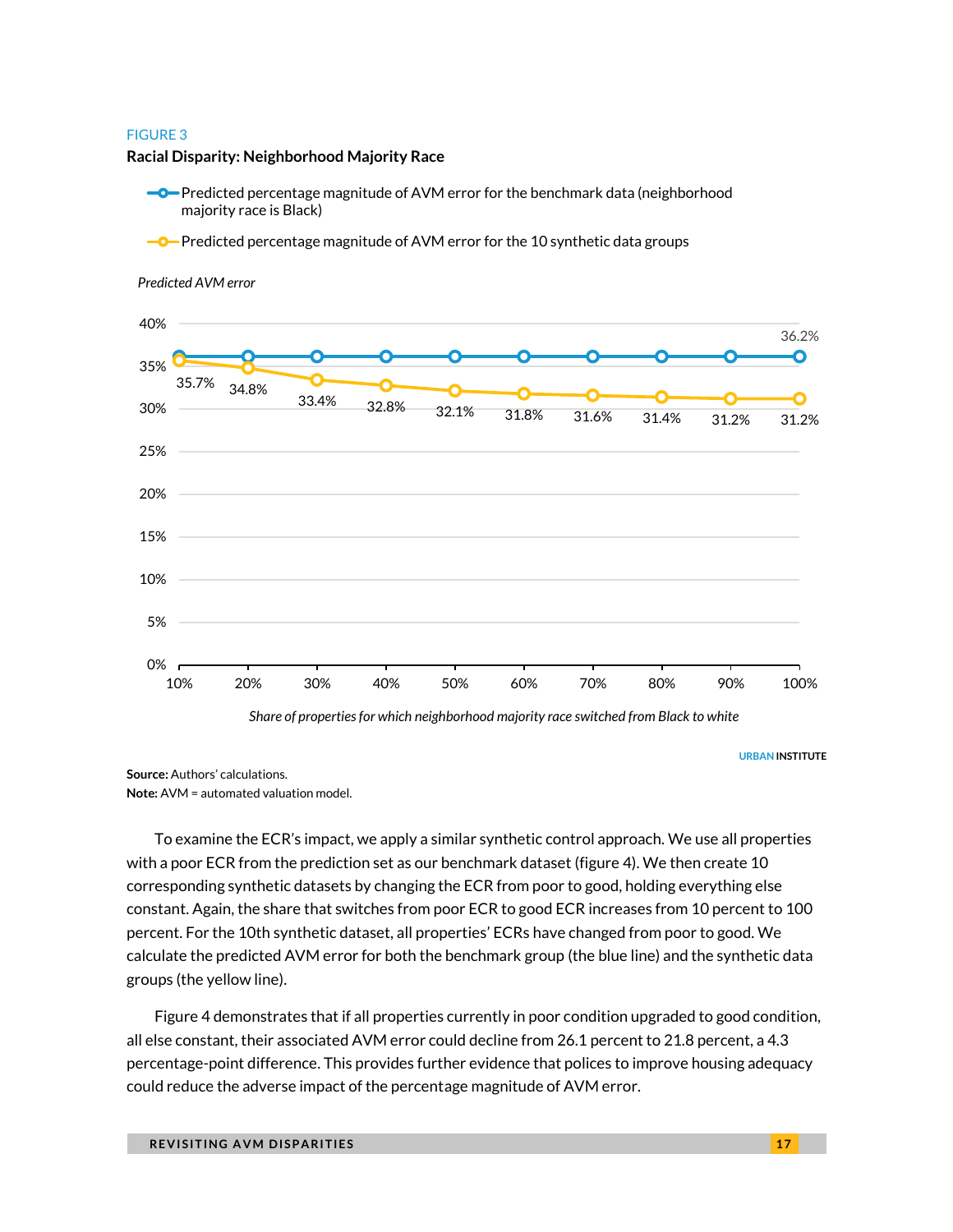#### FIGURE 4

**Impact of ECR**

**-O**-Predicted percentage magnitude of AVM error for the benchmark data (ECR is poor)

**-O**-Predicted percentage magnitude of AVM error for the 10 synthetic data groups

*Predicted AVM error*



**Source:** Authors' calculations.

**Note:** AVM = automated valuation model; ECR = exterior condition rating.

#### **THE IMPACT OF THE INTERSECTION OF NEIGHBORHOOD MAJORITY RACE AND ECR**

Lastly, we examine the intersection of neighborhood majority race and ECR. The benchmark data consist of properties in majority-Black neighborhoods rated as poor (the blue line in figure 5). Then, we change the benchmark data by first altering the ECR from poor to good, while keeping neighborhood majority race and all other attributes constant. As before, for each synthetic data group, we increase the share of change by 10 percent, ranging from 10 percent to 100 percent. Next, we change the neighborhood majority race from Black to white.

If we change all the properties in the benchmark group from a poor ECR to a good ECR, the predicted percentage magnitude of AVM error falls from 37.5 percent to 31.3 percent (figure 5). The AVM error will further decline to 28 percent once we flip the neighborhood majority race from Black to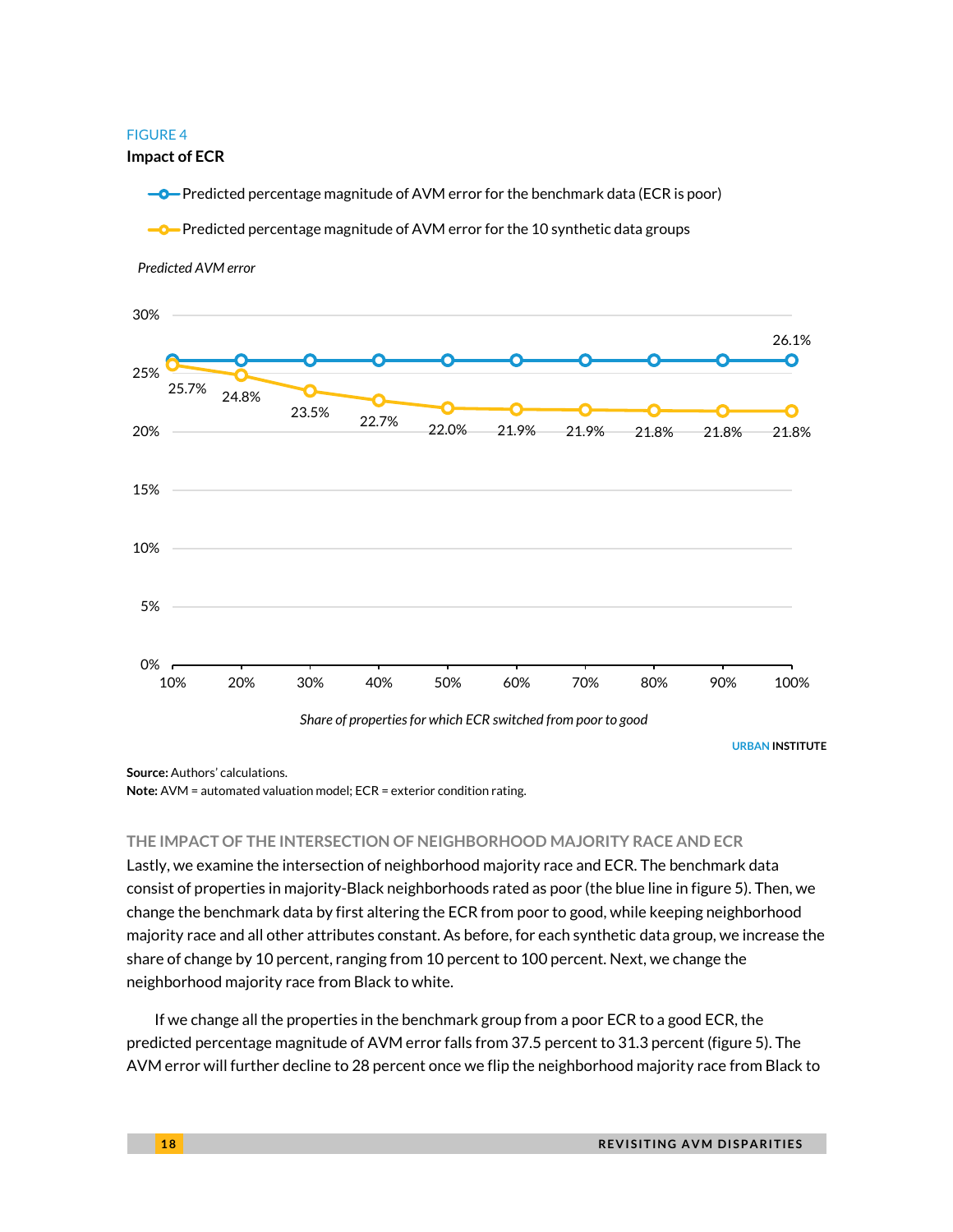white. The gap between the yellow and black lines represents the impact of the intersection of neighborhood majority race and ECR. In other words, for two identical properties that both have improved their ECR from poor to good, the home located in a majority-Black neighborhood still experiences a 3.4 percentage-point greater percentage magnitude of AVM error, further suggesting that racial differences at the neighborhood level, which can reflect the impact of systemic discrimination, can play a role in producing percentage magnitude of AVM error.

#### FIGURE 5

#### **Impact of the Intersection of Neighborhood Majority Race and ECR**

- **-O**-Predicted percentage magnitude of AVM error for the benchmark data (neighborhood majority race is Black and ECR is poor)
- **P**-Predicted percentage magnitude of AVM error for the 10 synthetic groups when the neighborhood majority race remains Black but ECR switches from poor to good
- **-O** Predicted percentage magnitude of AVM error for the 10 synthetic groups when the neighborhood majority race switches from Black to white and ECR switches from poor to good



*Predicted AVM error*

*Share of properties for which ECR switched from poor to good and neighborhood majority race switched from Black to white*

**URBAN INSTITUTE**

**Source:** Authors' calculations.

**Note:** AVM = automated valuation model; ECR = exterior condition rating.

## Implications

By incorporating a measure of property condition into our analysis, we can better understand the underlying contributors to AVM error. Notably, our analysis demonstrates that poor property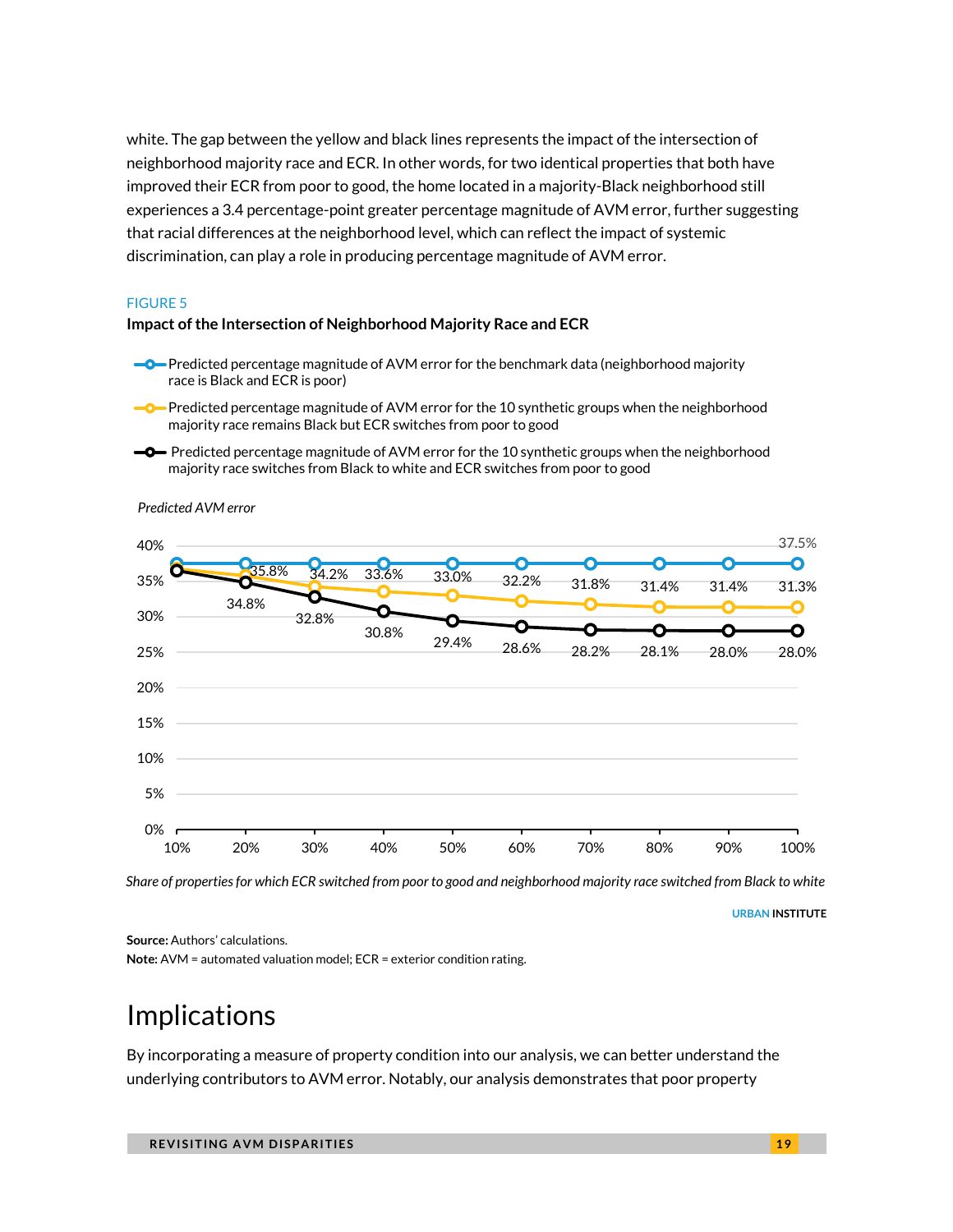conditions are associated with a greater percentage magnitude of AVM error and that including property conditions in AVM calculations is important for AVM developers looking to improve accuracy. As our analysis is based on AVM error in the Atlanta and Memphis CBSAs, we note these results may be specific to the AVM data we used and the geographic areas we analyzed. Further research will be needed to ascertain the universality of the percentage magnitude of AVM error determinants and which factors influence AVM accuracy in different metropolitan areas.

### **Implications for the Greater Use of Technology**

If mortgage and housing providers are interested in determining the underlying contributors to the percentage magnitude of AVM error, OLS regression is helpful, based on our findings. But if the goal is to more accurately assess the shortcomings of AVM models and their underlying contributors using large and complex data, the housing industry should consider exploring algorithms the artificial intelligence community has developed. Artificial intelligence tools could enhance our understanding of the complexity of predictive algorithms and partially unveil the AVM black box.

Our nonlinear regression results demonstrate that using a LightGBM model that includes ECR data could reduce the predicted percentage magnitude of AVM error by 5.8 percentage points. This suggests that this nonparametric machine learning model more accurately copes with the complexity in variables of multiple dimensions. In addition, the SHAP values and the synthetic control approach shed light on the shortcomings of AVM algorithms that often get hidden in the black box.

With this machine learning tool, we could address the key weakness of our original OLS model. But other semiparametric or nonparametric machine learning tools may provide additional benefits, and we welcome further analysis to uncover the best solution. But even if the industry increases its use of machine learning tools, it is important to continually test for its impact on historically marginalized classes (Axelrod et al. 2022).

### **Implications for Appraisal Error**

In our previous research, we showed that AVMs can produce racially disparate outcomes. These results may have reflected a lack of important data, the impact of systemic racism on home values, or a combination of the two. By updating this research with a measure of property condition—a likely driver of AVM error and a factor correlating with neighborhood racial makeup—our new analysis tested whether adding relevant property data could help explain the greater percentage magnitude of error AVMs produce in majority-Black neighborhoods. We find that including information on property condition does slightly reduce the impact of neighborhood racial composition on the percentage magnitude of AVM error. But this impact remains statistically significant, suggesting that even though adding key data may attenuate the full impact of neighborhood majority race on AVM error, it does not eliminate it.

These results contribute to the question of whether incorporating additional data into AVMs would better assess AVM error and improve AVM accuracy. Our results suggest that additional data can help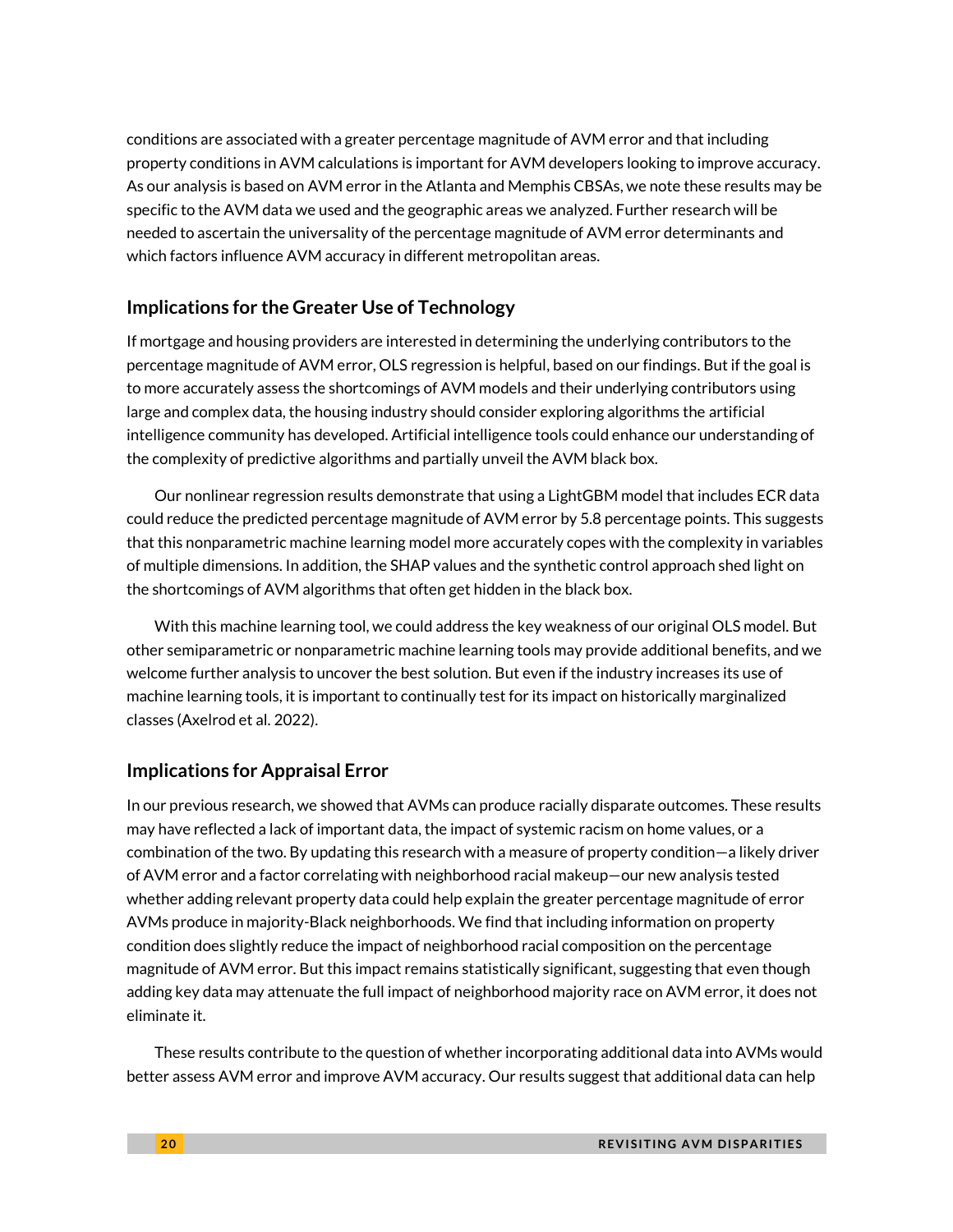explain the percentage magnitude of AVM error. And there is potential that adopting artificial intelligence tools could further reduce the percentage magnitude of AVM error. But our efforts do not eliminate the statistical significance of the neighborhood's majority race.

The continued significance of a neighborhood's majority race suggests that additional data may still be needed. In addition, the promising impact of machine learning models in more accurately measuring the percentage magnitude of AVM error and its key contributors suggests that exploring other artificial intelligence models could build on these findings. But even with data and modeling improvements, we still find evidence that the percentage magnitude of AVM error is greater in majority-Black neighborhoods. As a result, we cannot yet reject the role of historic racism, which has persistently penetrated through home values, property conditions, and neighborhood conditions. And inequities in each of these dimensions can produce lower home values, less adequate housing, and lower household incomes across majority-Black neighborhoods. By including, in the model, variables that demonstrate clear racial disparities, the AVM algorithm is more likely to produce relatively greater disparate outcomes in the form of percentage magnitude of AVM error.

## Policy Recommendations

Problems with appraisals have come under renewed scrutiny (Narragon et al. 2021). <sup>9</sup> And this has captured federal policymakers' attention (PAVE 2022). By reducing the potential for human bias, increasing efficiency, and lowering costs, AVM use has the potential to reach a large scale. But ensuring AVM use produces accurate outcomes in all communities is critical. By not addressing the potential for error, particularly in neighborhoods with a history of low home values, increased use of AVMs may perpetuate past shortcomings. Our previous and updated findings have several implications for policies that could address racial disparities in AVM error.

 **Improve transparency in artificial intelligence and machine learning models.** Using racially disparate data in artificial intelligence and machine learning models can contribute to racially disparate outcomes as well. Consequently, giving researchers and the public greater insight into the models' inputs would allow us to understand when and why racially disparate outcomes occur. Analyzing these models with a well-established auditing system could systemize AVM assessments (Akinwumi, Rice, and Sharma 2022). In addition, policy guardrails are necessary to ensure accountability and to protect consumers from discrimination or inequitable outcomes.

**Expand and improve the data AVM algorithms use.** Our analysis demonstrates that including data on property conditions can improve AVM accuracy. Including additional relevant inputs and improving the precision of existing variables can reduce AVM error.

**Expand and improve access to renovation financing.** Our analysis suggests that fair or poor property condition increases the percentage magnitude of error relative to properties in good condition. And research suggests that Black homeowners are more likely to live in inadequate housing relative to white homeowners. Although many municipalities offer renovation assistance, the amount of total financial assistance provided is often not enough to cover all affected homeowners. At the federal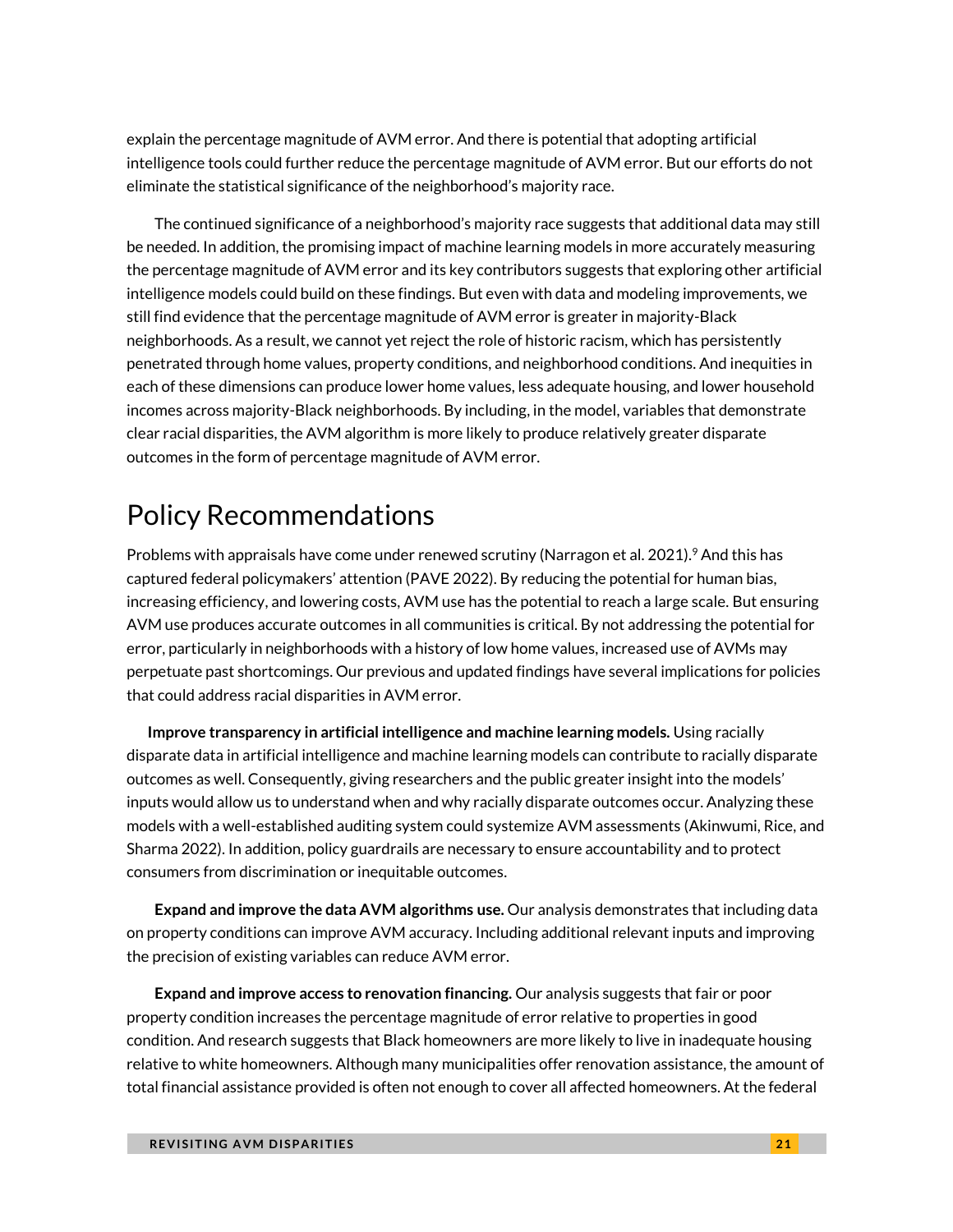level, the Federal Housing Administration and the government-sponsored enterprises Fannie Mae and Freddie Mac have programs that support home improvements. But programmatic obstacles have limited their effectiveness. 10

**Strictly enforce the Fair Housing Act in the AVM space.** The Fair Housing Act prohibits both disparate treatment and disparate impact based on race. As big data and automation continue to penetrate government and industrial organizations, ensuring these users understand what racially disparate estimations look like and how to address it will be important (Akinwumi et al. 2021). Even neutral algorithms need to be evaluated under the lens of disparate impact, because they can still disproportionately disadvantage certain groups.

**Encourage appropriate regulatory oversight of AVMs and machine learning models.** Our analysis illustrates that racial inequalities bake in home values, property conditions, and neighborhood conditions. By including, into the model, variables embedded with systemic racism, the AVM algorithm is more likely to produce a greater percentage magnitude of inaccuracy by replicating past discrimination. The Interagency Task Force on Property Appraisal and Valuation Equity developed a transformative set of actions that include a nondiscrimination quality control standard on AVMs. Encouraging regulatory oversight of AVMs and machine learning models will help ensure AVMs do not rely upon biased data that could reinforce past discrimination.

We welcome additional research into automation in the housing sector, anticipating that it can benefit from both traditional research and artificial intelligence and machine learning methods. As data become more ubiquitous and modeling techniques become more sophisticated, the ability to implement these tools will increase. Potential cost savings, especially when combined with labor shortages, will increase the incentive to adopt these tools. And shock events such as the COVID-19 pandemic, which made person-to-person contact risky, will only quicken adoption. But in addition to the efficiency gains, understanding the equity implications of automated decisionmaking tools, including AVMs, will be important going forward.

## Conclusion

AVMs gained popularity before the pandemic by eliminating the need for an appraisal and hence reducing costs. The use of these models increased dramatically during the crisis, as AVMs allowed for the facilitation of mortgage transactions when appraisals proved difficult. AVMs will likely remain a key part of the mortgage industry toolkit going forward. It is important to realize that, even if human input is reduced, these models can still produce racial disparities. And this could have adverse effects for households of color and the communities in which they live, potentially contributing to racial disparities in wealth accumulation.

A portion of these shortcomings with AVMs can be overcome with additional data. And additional inequities can be eliminated with more sophisticated modeling techniques. An expansion in data and modeling may further reduce racial disparities in AVMs. But we cannot reject the role historic racism has played in the evolution of home values. To guard against the possibility of a lack of transparency or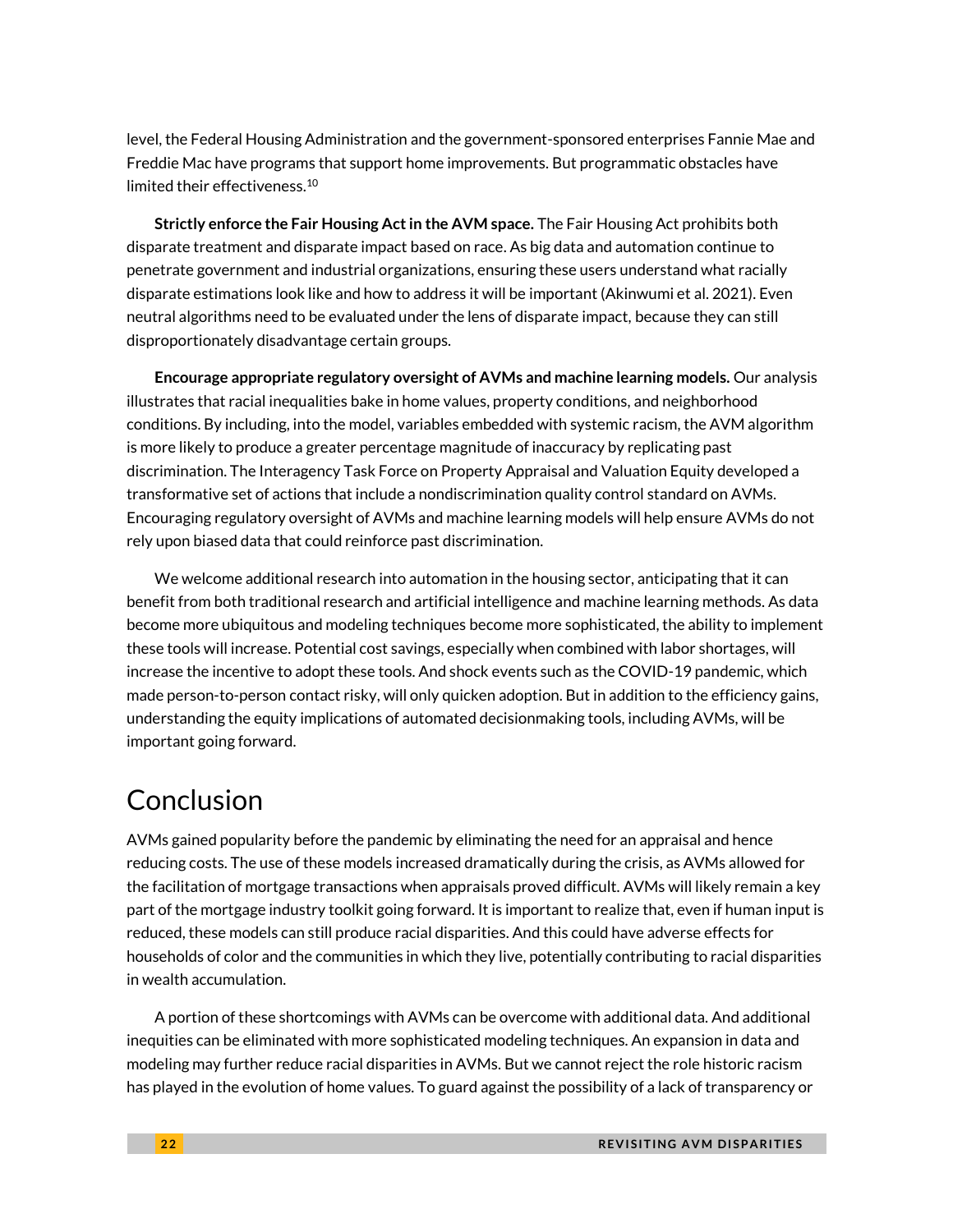interpretability when incorporating sophisticated machine learning techniques, we suggest that AVMs be continuously audited for their potential impact on historically marginalized groups. At the same time, exploration of new data and modeling improvements to AVMs should continue, particularly through the use of machine learning, and with the appropriate regulatory oversight of AVMs in place as their use evolves. Understanding and eliminating the percentage magnitude of AVM error will ensure all communities experience equitable benefits from homeownership.

## **Notes**

- $1$  "Executive Order on Advancing Racial Equity and Support for Underserved Communities through the Federal Government," White House, January 20, 2021, [https://www.whitehouse.gov/briefing-room/presidential](https://www.whitehouse.gov/briefing-room/presidential-actions/2021/01/20/executive-order-advancing-racial-equity-and-support-for-underserved-communities-through-the-federal-government/)[actions/2021/01/20/executive-order-advancing-racial-equity-and-support-for-underserved-communities](https://www.whitehouse.gov/briefing-room/presidential-actions/2021/01/20/executive-order-advancing-racial-equity-and-support-for-underserved-communities-through-the-federal-government/)[through-the-federal-government/.](https://www.whitehouse.gov/briefing-room/presidential-actions/2021/01/20/executive-order-advancing-racial-equity-and-support-for-underserved-communities-through-the-federal-government/)
- $^2$  James Dawkins, "What AVMs Can and Can't Do in the Appraisal Process," HousingWire, February 18, 2022, [https://www.housingwire.com/articles/what-avms-can-and-cant-do-in-the-appraisal-process/.](https://www.housingwire.com/articles/what-avms-can-and-cant-do-in-the-appraisal-process/)
- $3$  Buchak and coauthors (2020) suggest that the lack of property condition may result in buyers' adverse selection. They also note that adverse selection is comparatively worse in less liquid markets. This finding would contribute to worse absolute AVM error in majority-white neighborhoods where turnover is lower. But it is offset by racial disparities in other key inputs, including the property condition.
- $4$  See the entry for the polychoric correlation coefficient in Salkind (2010).
- 5 "10.7–Detecting Multicollinearity Using Variance Inflation Factors," Pennsylvania State University, Eberly College of Science, accessed April 25, 2022[, https://online.stat.psu.edu/stat462/node/180/.](https://online.stat.psu.edu/stat462/node/180/)
- 6 "Supervised Learning," IBM, accessed April 25, 2022, [https://www.ibm.com/cloud/learn/supervised-learning.](https://www.ibm.com/cloud/learn/supervised-learning)
- <sup>7</sup> Se[e https://github.com/slundberg/shap.](https://github.com/slundberg/shap)
- <sup>8</sup> We ran the model 10 times against the same dataset, which is the 30 percent test set. Because we randomly select shares of properties in the test set using a with-replacement approach, we would get slightly different results every time we created these 10 synthetic datasets. Our 70 percent–30 percent train-test split and the fivefold cross-validation ensures that the overall monotonically decreasing trend in figure 3 is statistically robust.

In addition, because we are doing a with-replacement selection here, we would get slightly different results every time we create these 10 synthetic datasets.

- $9$  National Fair Housing Alliance, "Groundbreaking Report Identifies Bias and Systemic Barriers in Real Estate Appraisals," press release, January 19, 2022, [https://nationalfairhousing.org/groundbreaking-report-identifies](https://nationalfairhousing.org/groundbreaking-report-identifies-bias-and-systemic-barriers-in-real-estate-appraisals/)[bias-and-systemic-barriers-in-real-estate-appraisals/](https://nationalfairhousing.org/groundbreaking-report-identifies-bias-and-systemic-barriers-in-real-estate-appraisals/); and Michael Neal and Peter J. Mattingly, "Increasing Diversity in the Appraisal Profession Combined with Short-Term Solutions Can Help Address Valuation Bias for Homeowners of Color," *Urban Wire* (blog), Urban Institute, July 1, 2021[, https://www.urban.org/urban](https://www.urban.org/urban-wire/increasing-diversity-appraisal-profession-combined-short-term-solutions-can-help-address-valuation-bias-homeowners-color)[wire/increasing-diversity-appraisal-profession-combined-short-term-solutions-can-help-address-valuation](https://www.urban.org/urban-wire/increasing-diversity-appraisal-profession-combined-short-term-solutions-can-help-address-valuation-bias-homeowners-color)[bias-homeowners-color.](https://www.urban.org/urban-wire/increasing-diversity-appraisal-profession-combined-short-term-solutions-can-help-address-valuation-bias-homeowners-color)
- $^{10}$  Laurie Goodman and Edward Golding, "Institutional Investors Have a Comparative Advantage in Purchasing Homes That Need Repair," *Urban Wire* (blog), Urban Institute, October 20, 2021[, https://www.urban.org/urban](https://www.urban.org/urban-wire/institutional-investors-have-comparative-advantage-purchasing-homes-need-repair)[wire/institutional-investors-have-comparative-advantage-purchasing-homes-need-repair.](https://www.urban.org/urban-wire/institutional-investors-have-comparative-advantage-purchasing-homes-need-repair)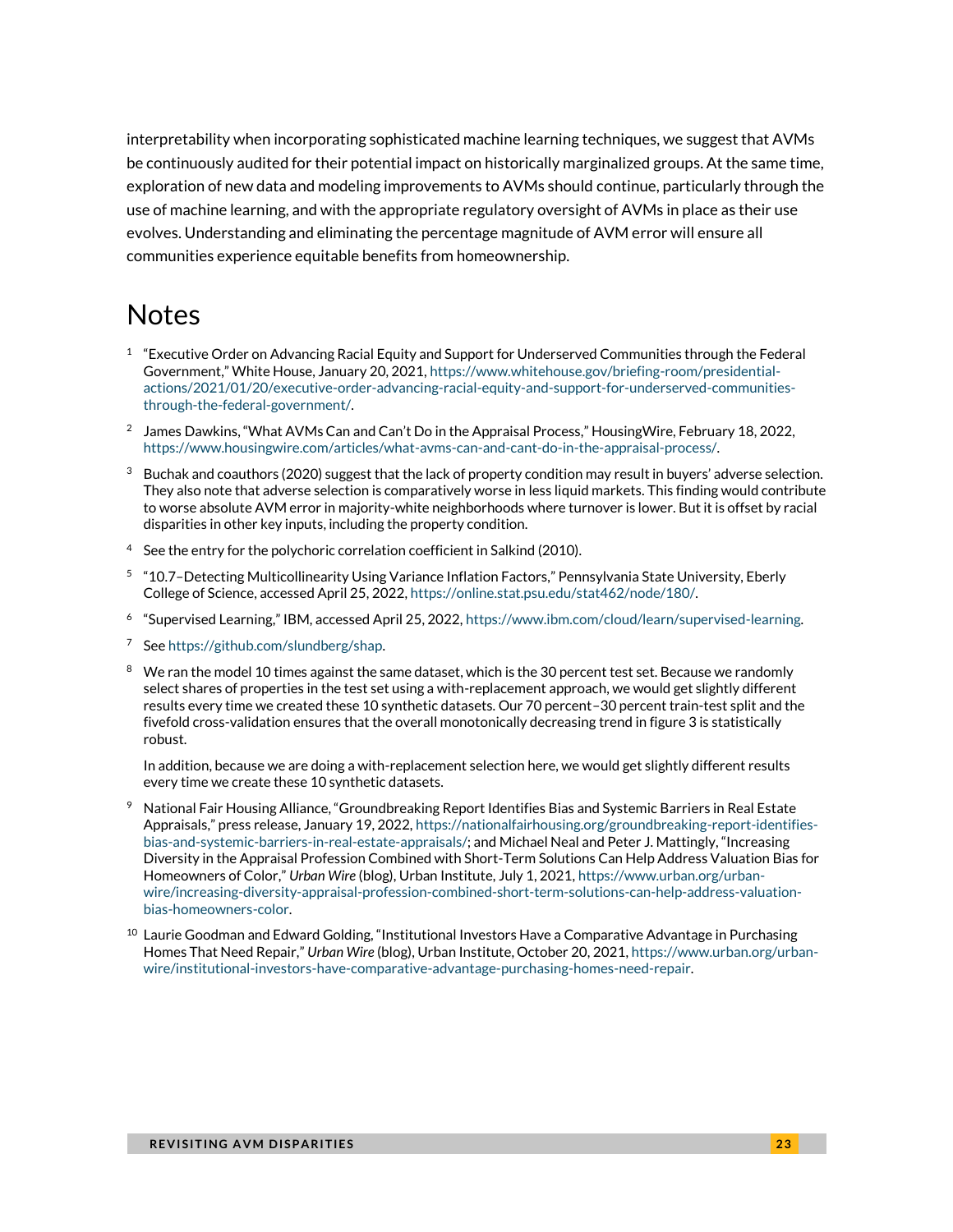### References

Aggarwal, Charu C. 2015. *Data Mining: The Textbook,* vol. 1. New York: Springer.

- Akinwumi, Michael, Lisa Rice, and Snigdha Sharma. 2022. "[Purpose, Process, and Monitoring: A New Framework for](https://nationalfairhousing.org/wp-content/uploads/2022/02/PPM_Framework_02_17_2022.pdf)  [Auditing Algorithmic Bias in Housing and Lending](https://nationalfairhousing.org/wp-content/uploads/2022/02/PPM_Framework_02_17_2022.pdf)." Washington, DC: National Fair Housing Alliance.
- Akinwumi, Michael, John Merrill, Lisa Rice, Kareem Saleh, and Maureen Yap. 2021. "[An AI Lending Policy Agenda](https://www.brookings.edu/research/an-ai-fair-lending-policy-agenda-for-the-federal-financial-regulators/)  [for the Federal Financial Regulators.](https://www.brookings.edu/research/an-ai-fair-lending-policy-agenda-for-the-federal-financial-regulators/)" Washington, DC: Brookings Institution.
- Ashari, Ahmad, Iman Paryudi, and A. Min Tjoa. 2013. "Performance Comparison between Naïve Bayes, Decision Tree and k-Nearest Neighbor in Searching Alternative Design in an Energy Simulation Tool." *International Journal of Advanced Computer Science and Applications* 4 (11).
- Axelrod, Judah, Alena Stern, Michael Neal, and Linna Zhu. 2022. "[Comment Letter on NIST Initial Draft of Artificial](https://www.urban.org/sites/default/files/2022-05/Comment%20Letter%20on%20NIST%20Initial%20Draft%20of%20Artificial%20Intelligence%20Risk%20Management%20Framework_0.pdf)  [Intelligence Risk Management Framework](https://www.urban.org/sites/default/files/2022-05/Comment%20Letter%20on%20NIST%20Initial%20Draft%20of%20Artificial%20Intelligence%20Risk%20Management%20Framework_0.pdf)." Washington, DC: Urban Institute.
- Buchak, Greg, Gregor Matvos, Tomasz Piskorski, and Amit Seru. 2020. *[iBuyers: Liquidity in Real Estate Markets?](https://ireus.nus.edu.sg/wp-content/uploads/2020/10/iBuyers-Liquidity-in-Real-Estate-Markets-by-Tomasz-Piskorski-.pdf)* National University of Singapore, Institute of Real Estate and Urban Studies.
- Conklin, James, N. Edward Coulson, and Moussa Diop. 2022. *Distressed Comps*. New York: SSRN.
- Fout, Hamilton, and Vincent Yao. 2016. *[Housing Market Effects of Appraising below Contract](https://www.researchgate.net/profile/Vincent-Yao-2/publication/298807852_Housing_Market_Effects_of_Appraising_Below_Contract/links/57c04c7508ae2f5eb3321d07/Housing-Market-Effects-of-Appraising-Below-Contract.pdf)*. Washington, DC: Fannie Mae; Atlanta: Georgia State University.
- Howell, Junia, and Elizabeth Korver-Glenn. 2018. "Neighborhoods, Race, and the Twenty-First Century Housing Appraisal Industry." *Sociology of Race and Ethnicity* 4 (4): 473–90[. https://doi.org/10.1177/2332649218755178.](https://doi.org/10.1177%2F2332649218755178)
- Ke, Guolin, Qi Meng, Thomas Finley, Taifeng Wang, Wei Chen, Weidong Ma, Qiwei Ye, and Tie-Yan Liu. 2017. "LightGBM: A Highly Efficient Gradient Boosting Decision Tree." In *Advances in Neural Information Processing Systems 30*, edited by Isabelle Guyon, Ulrike von Luxburg, Samy Bengio, Hanna M. Wallach, Rob Fergus, S. V. N. Viswanathan, and Roman Garnett, 3149–57. Long Beach, CA: Neural Information Processing Systems.
- Narragon, Melissa, Danny Wiley, Doug McManus, Vivian Li, Kangli Li, Xue Wu, and Kadiri Karamon. 2021. "[Racial](https://www.freddiemac.com/research/insight/20210920-home-appraisals)  [and Ethnic Valuation Gaps in Home Purchase Appraisals](https://www.freddiemac.com/research/insight/20210920-home-appraisals)." McLean, VA: Freddie Mac.
- Neal, Michael, Jung Hyun Choi, Kathryn Reynolds, Joe Schilling, Gideon Berger, Elizabeth Champion, and Caitlin Young. 2021. *[Why Do Households of Color Own Only a Quarter of the Nation's Housing Wealth When They Compose a](https://www.urban.org/sites/default/files/publication/105020/why-do-households-of-color-own-only-a-quarter-of-the-nations-housing-wealth-when-they-compose-a-third-of-the-nations-households.pdf)  [Third of the Nation's Households?](https://www.urban.org/sites/default/files/publication/105020/why-do-households-of-color-own-only-a-quarter-of-the-nations-housing-wealth-when-they-compose-a-third-of-the-nations-households.pdf)* Washington, DC: Urban Institute.
- Neal, Michael, Jung Hyun Choi, and John Walsh. 2020. *[Before the Pandemic, Homeowners of Color Faced Structural](https://www.urban.org/sites/default/files/publication/102781/before-the-pandemic-homeowners-of-color-faced-structural-barriers-to-the-benefits-of-homeownership.pdf)  [Barriers to the Benefits of Homeownership](https://www.urban.org/sites/default/files/publication/102781/before-the-pandemic-homeowners-of-color-faced-structural-barriers-to-the-benefits-of-homeownership.pdf)*. Washington, DC: Urban Institute.
- Neal, Michael, Sarah Strochak, Linna Zhu, and Caitlin Young. 2020. "[How Automated Valuation Models Can](https://www.urban.org/sites/default/files/publication/103429/how-automated-valuation-models-can-disproportionately-affect-majority-black-neighborhoods_1.pdf)  [Disproportionately Affect Majority-Black Neighborhoods](https://www.urban.org/sites/default/files/publication/103429/how-automated-valuation-models-can-disproportionately-affect-majority-black-neighborhoods_1.pdf)." Washington, DC: Urban Institute.
- PAVE (Interagency Task Force on Property Appraisal and Valuation Equity). 2022. *[Action Plan to Advance Property](https://pave.hud.gov/sites/pave.hud.gov/files/documents/PAVEActionPlan.pdf)  [Appraisal and Valuation Equity: Closing the Racial Wealth Gap by Addressing Mis-valuations for Families](https://pave.hud.gov/sites/pave.hud.gov/files/documents/PAVEActionPlan.pdf) and [Communities of Color](https://pave.hud.gov/sites/pave.hud.gov/files/documents/PAVEActionPlan.pdf)*. Washington, DC: PAVE.

Salkind, Neil J., ed. 2010. *Encyclopedia of Research Design.* New York: Sage Publications.

- Shrestha, Noora. 2020. "Detecting Multicollinearity in Regression Analysis." *American Journal of Applied Mathematics and Statistics* 8 (2): 39–42.
- Williamson, Jake, and Mark Palim. 2022. "[Appraising the Appraisal: A Closer Look at Divergent Appraisal Values for](https://www.fanniemae.com/media/42541/display)  [Black and White Borrowers Refinancing Their Home](https://www.fanniemae.com/media/42541/display)." Washington, DC: Fannie Mae.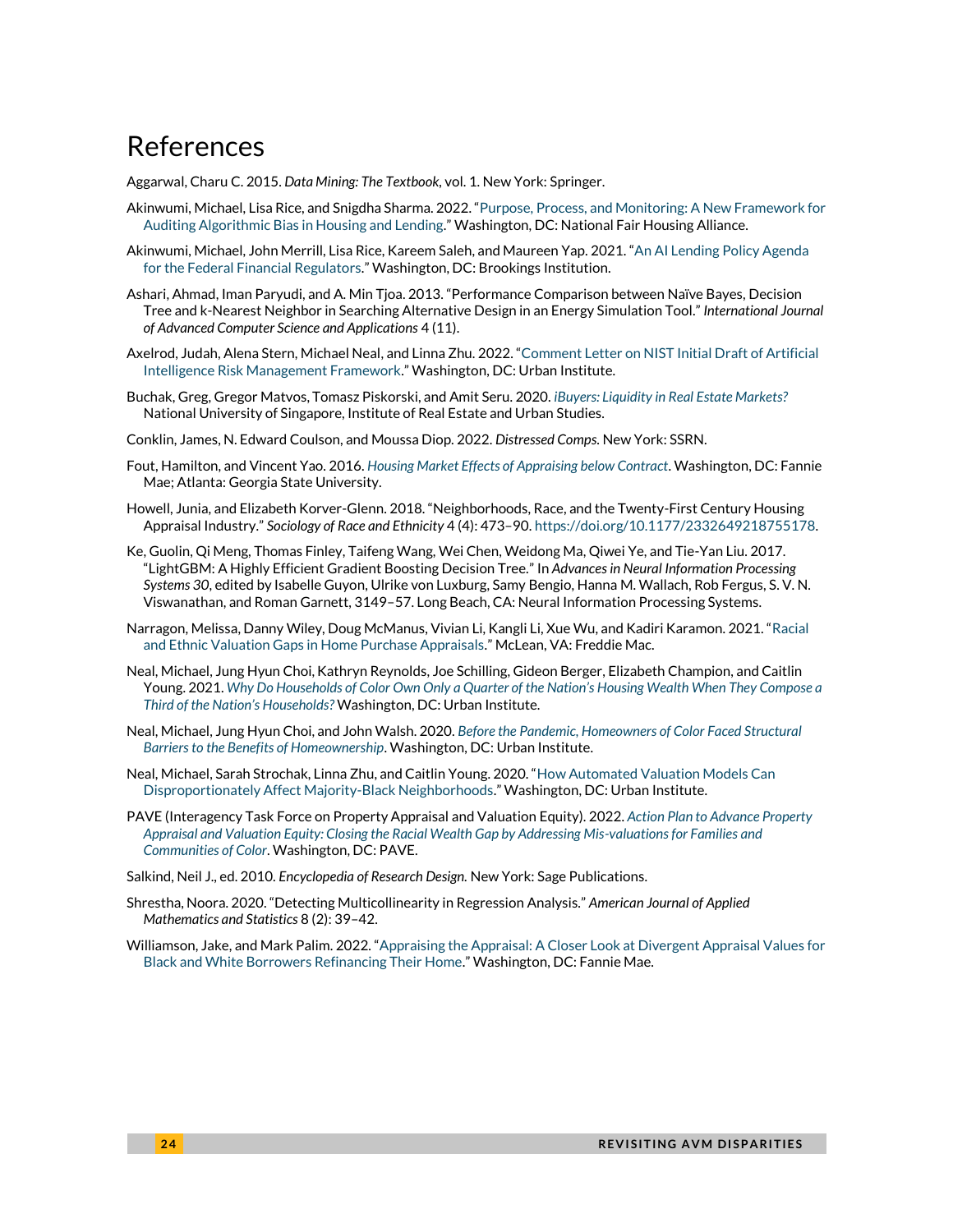## About the Authors

**Linna Zhu** is a research associate with the Housing Finance Policy Center at the Urban Institute. Her research centers on housing economics, aging, and real estate finance. Zhu holds a BA in economics from Renmin University of China, an MS in finance from Johns Hopkins University, and a PhD in public policy and management from the University of Southern California**.**

**Michael Neal** is a principal research associate in the Housing Finance Policy Center. Previously, he worked at Fannie Mae, where he was a director of economics in the Economic and Strategic Research division. Before his service at Fannie Mae, Neal was the assistant vice president at the National Association of Home Builder's Economic and Housing Policy department. As a housing economist, Neal has an in-depth knowledge of housing market trends and has provided expert analysis and commentary on housing to media outlets around the country. Previously, Neal worked for Congress's Joint Economic Committee, the Federal Reserve System, the Congressional Budget Office, and Goldman Sachs. Neal has a bachelor's degree in economics from Morehouse College and a master's degree in public administration from the University of Pennsylvania.

**Caitlin Young** is a policy analyst in the Housing Finance Policy Center. She graduated from the University of North Carolina at Chapel Hill with double majors in political science, for which she received highest honors, and in economics. She authored her senior thesis on the impact of state social welfare policy on recidivism outcomes. Before joining Urban, she interned with the Center for Community Self-Help, a community development financial institution.